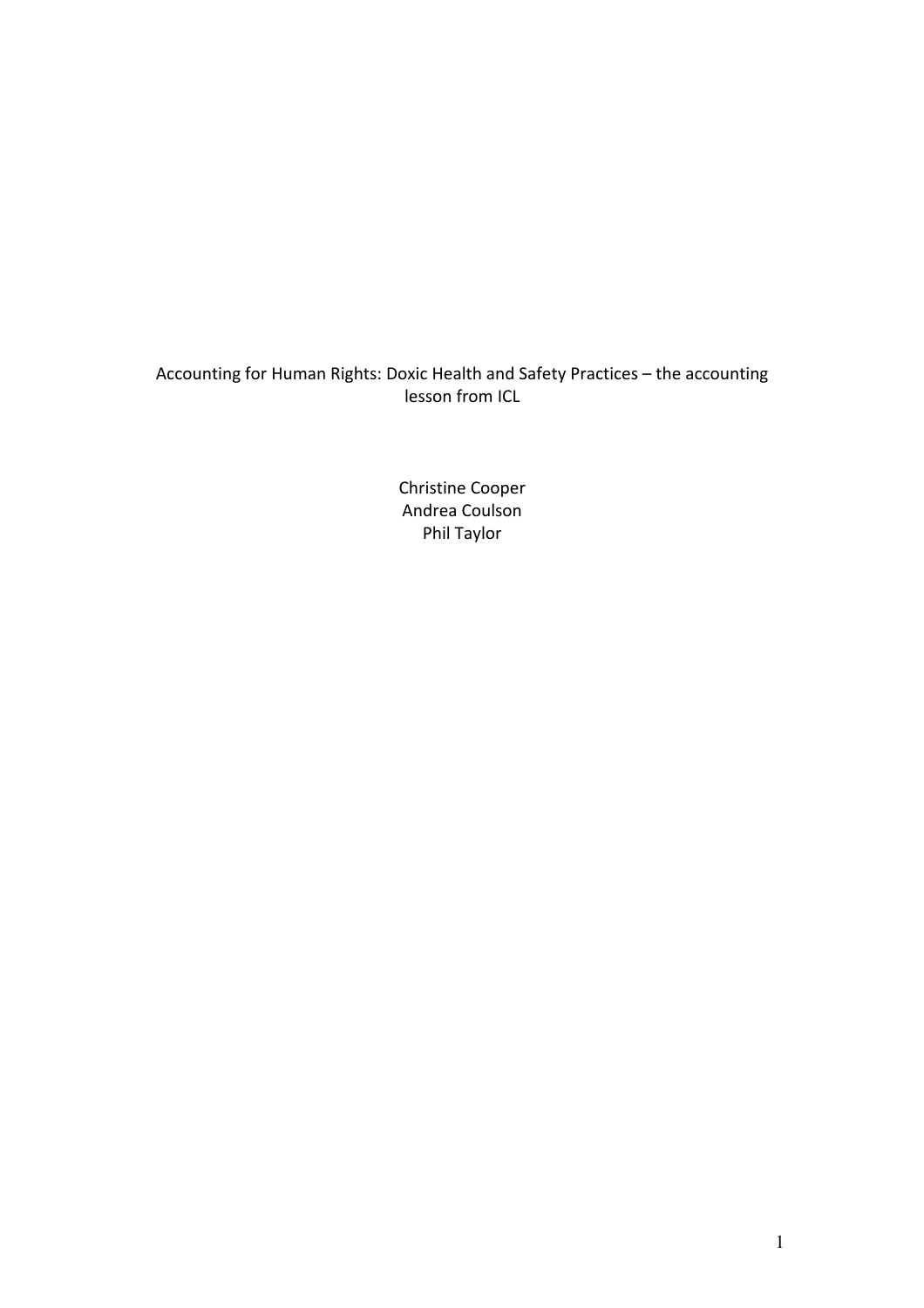# Accounting for Human Rights: Doxic Health and Safety Practices - the accounting lesson from ICL

# *Abstract*

This paper is concerned with a specific human right  $-$  the right to work in a safe environment. It sets out a case for developing a new form of account of health and safety in any organisational setting. It draws upon the theoretical insights of Pierre Bourdieu taking inspiration from his assertion that in order to understand the "logic" of the worlds we live in we need to immerse ourselves into the particularity of an empirical reality. In this case the paper, analyses a preventable industrial disaster wh[i](#page-32-0)ch occurred in Glasgow, Scotland which killed nine people<sup>i</sup> and injured 33 others. From this special case of what is possible, the paper unearths the underlying structures of symbolic violence of the UK State, the Health and Safety Executive and capital with respect to health and safety at work. While dealing with one specific country (Scotland), the analysis can be used to question health and safety regimes and other forms of symbolic violence across the globe.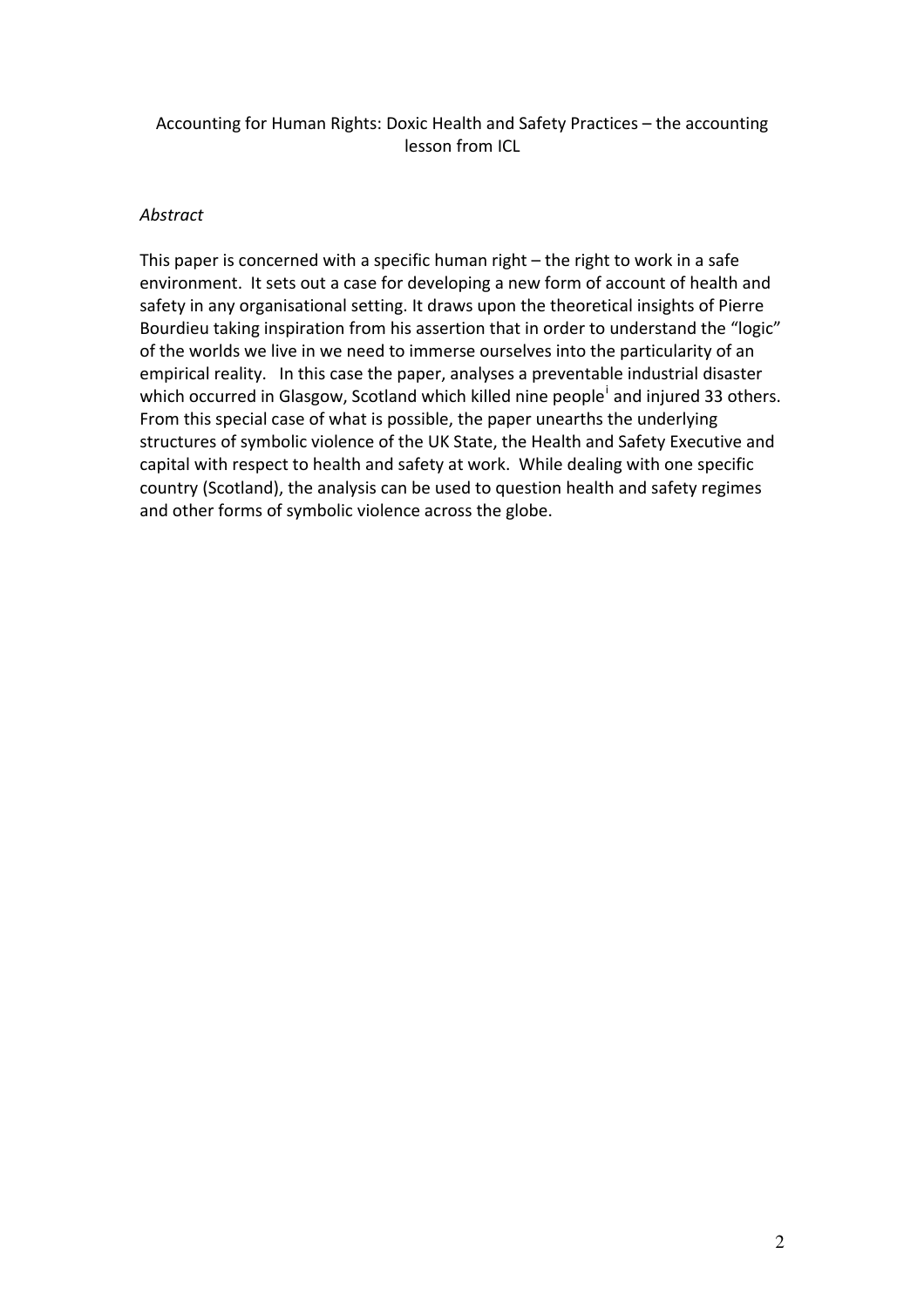Bourdieu (1998, p 2) "My entire scientific enterprise is indeed based upon the belief that the deepest logic of the social world can be grasped only if one plunges into the particularity of an empirical reality, historically located and dated, but with the objective of constructing it as a "special case of what is possible," as Bachelard puts it, that is, as an exemplary case in a finite world of possible configurations.

This paper deals with a very specific human right  $-$  the right to work in a safe environment. The scale of the abuse of this human right is profound. While it is impossible to know exactly how many people are killed and injured each year at work, the International Labour Organization reports that 2.2 million workers were killed in 2005 by occupational accidents and work-related diseases, another 270 million suffered non-fatal accidents, and 160 million were hit with occupational diseases.<sup>"</sup> These deaths and injuries are not confined to the economic south. For example, in Canada, official statistics suggest that there are in the region of one million workplace injuries a year although many work-related deaths do not appear in the official statistics, because they were not accepted as such by Workers Compensation Boards, or resulted from occupational diseases not yet recognized as having roots in the workplace.

Historically the hidden cost of capitalist development has been human lives  $-$  the industrial revolution in Victorian Britain saw the death rate increase dramatically. As Marx (1976) highlighted, aspects of the working environment that we would now deem unacceptable such as child labour were core to industrialisation. We see this mirrored today as both a cost in the developing world and a cost of greed among the more developed (Centre for Corporate Accountability, 2008; Smith et al., 2006; Watterson, 2000; Tombs, 1999; Pearce & Tombs, 1998). However, in the so-called developed world we argue that there is an expectation that our employer and the infrastructure 'regulating' our society will act in our interest and protect us: we have legal systems and regulatory frameworks of elected agencies to "protect" us. Tragically, as the rise in workplace deaths and injuries continues, this expectation is, at best, problematic. We characterise this expectation in terms of Bourdieu's concept of *symbolic violence* and argue that this understanding is key to addressing the problem and will aid in our understanding of how accounting could be used to help address health and safety at work issues*.*

In this paper we will set out a case that if we are to take the notion of accounting for human rights seriously we will need a radically different form of accounting. While it is possible for the abuse of workers' human rights to take many forms, in this paper, without demeaning all forms of abuse, we concentrate solely on the right to a safe working environment. We draw upon the theoretical insights of Pierre Bourdieu taking inspiration from his assertion that in order to understand the "logic" of the worlds we live in we need to immerse ourselves into the particularity of an empirical reality. In this case we analyse a preventable industrial disaster which occurred in Glasgow, Scotland which killed nine people<sup>[iii](#page-32-1)</sup> and injured 33 others. From this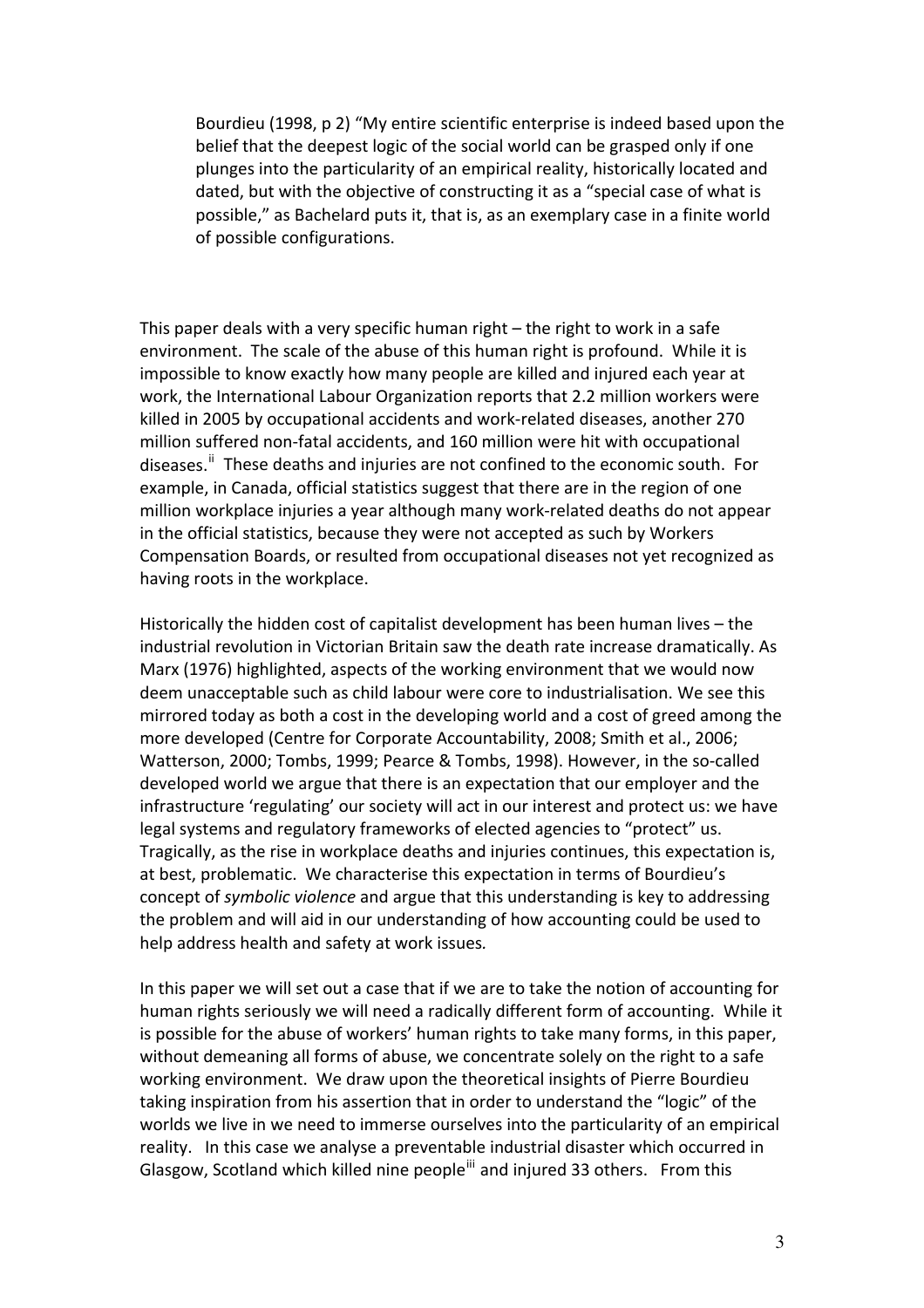special case of what is possible, we unearth the underlying structures of symbolic violence of the UK State, the Health and Safety Executive and capital with respect to health and safety at work. While we deal with one specific country (Scotland), our analysis can be used to analyse health and safety regimes and other forms of symbolic violence across the globe.

The industrial disaster occurred on 11 May 2004 at the ICL Plastics plant in Grovepark Mills in Maryhill, Glasgow. This was the worst health and safety incident in Scotland since Piper Alpha in 1988 when 167 lives were lost, and the worst on mainland Scotland since the 1960s. ICL produced plastic goods for everything from the meat trade to hospitals. In addition, it specialised in producing protective equipment for the police, such as riot shields and leg guards. The factory operations involved dangerous gases and chemicals. On  $11<sup>th</sup>$  May 2004, 66 people worked on the premises. The explosion was caused by a corroded pipe which carried liquefied petroleum gas (LPG)<sup>[iv](#page-32-1)</sup> from a tank in the yard into the factory building. The pipe went into the basement of the factory. The pipe leaked LPG into the basement, creating an explosive atmosphere. The explosion occurred somehow (probably when an electric light was switched on) when a worker, Kenneth Murray, went into the basement to collect materials stored there. Kenneth Murray died in the basement of injuries consistent with his having been at the point of the explosion. Blood samples showed that he had inhaled propane gas before the explosion.

On 17<sup>th</sup> August, 2007, ICL Tech Limited and its parent ICL Plastics Limited pled guilty to statutory breaches of Health & Safety Work Act of 1974 (see Crown Office and Procurator Fiscal, 2007). A review of the information available from Companyís House records (3 types of filings: un-audited abbreviated accounts, current appointments reports, and 363S annual returns) reveals that ICL Plastics had £897,511 in cash holdings at the end of November, 2003, (for further detail see Beck et al, 2007). Both companies were subsequently fined £200,000 (Crown Office and Procurator Fiscal Service, 2007).

The disaster marked the first joint UK Public Inquiry between the Scottish Government and UK representatives in Westminster. The empirical insights in the paper are drawn from the documentation of the Public Inquiry, and the financial returns of the company lodged at Companies House. The Research Team also took copious notes throughout the ICL trial and used 'action research' methods, based on the participation of a group of seven ICL workers and ex-workers representative of different sections/functions in the plant. Both 'risk mapping' and 'body mapping' exercises were used whereby workers provided unrivalled evidence of working conditions, potential hazards and symptoms of ill-health. In-depth worker interviews provided further invaluable data.

The paper is structured as follows; the next section reviews research on accounting for workers and their human rights before turning to highlight the (mis)use of accounting information in the legal prosecution of ICL for breaches of Health and Safety legislation. Looking through the lens of social domination and symbolic violence offered by Bourdieu we seek to make visible ICL's formal accounts as one of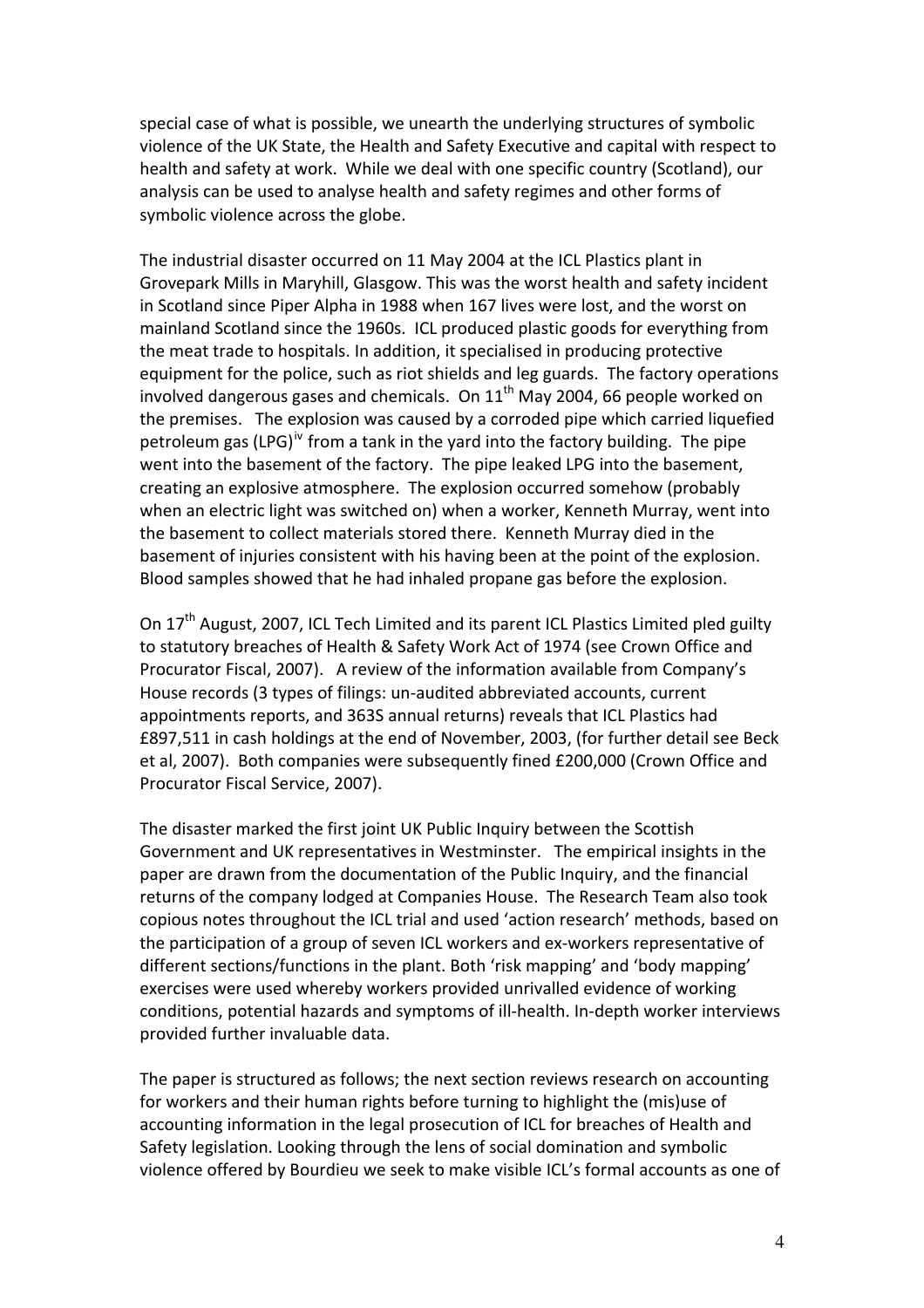many tools of symbolic violence inherent in this case. In order to fully appreciate the extent of abuse of the workers' rights to health and safety it is necessary to consider the role of the State and its agents, namely the Health and Safety Executive (HSE), as complicit in the social system of domination in which ICL is only one part. The paper ends with reflections on the accounting lesson from ICL. We argue that by viewing the human right to work in a safe environment through the lens provided by Bourdieu we can craft a radical form of accounting for human rights.

# **Extant accounting for workers and their human rights**

Accounting research on corporate social accounting and accountability has considered the human rights of employees in many guises. A simple distinction can be drawn between the 'rights' of workers to receive information (reporting to employees) and a more inclusive approach on the 'rights' of others to receive information about workers (reporting on employees/ employee-related accounting and reporting).

More traditional approaches to both reporting to and reporting on employees use financial and management reporting frameworks in a hierarchical, functional form to hold owners and managers within the corporation socially accountable to stakeholders (see for example OíDwyer & Unerman; 2007; Spence & Gray, 2007; Everett; 2003). The historical perspective on accounting for human rights at work varies. Gray et al.'s (1996) comprehensive review of reporting to and on employees in its many guises recognises the practice of what they refer to as employee-related reporting (about employees) was rooted in the 1940s. In the 1970s, perhaps reflecting the doxa of the period, the Accounting Standards Steering Committeeís production of the "Corporate Report" (1975) added political legitimacy to the identification of employees as 'special' stakeholders with a right to financial information in the form of specific purpose employee reports including a Value Added Statement. Since then, divergent views have been expressed on the extent to which reporting to workers raises their awareness of important work issues and provides a useful educative role versus the extent to which reporting is used as a tool to discipline workers.

The consideration of accounting to/for workers immediately summons up recognition of the struggle on the economic field between capital and labour over the allocation of surplus value. Taking into account the potential collective bargaining power of employees a number of research studies have considered the potential for employee-related reporting to contribute to trade unions and management decision making in times of disputes over what constitutes fair pay (Cooper & Essex, 1977; Foley & Maunders, 1977; Cooper, 1984; Jackson-Cox et al., 1984; Cooper & Sherer, 1984; McBarnet et al., 1994). One approach, perhaps best exemplified in Pope and Peel (1981) suggests that since accounting information is "neutral", it could play a positive role in thrashing out fair pay settlements. This approach perpetuates the symbolic violence that accounts are neutral and useful for decision making purposes. Other research has highlighted this symbolic violence.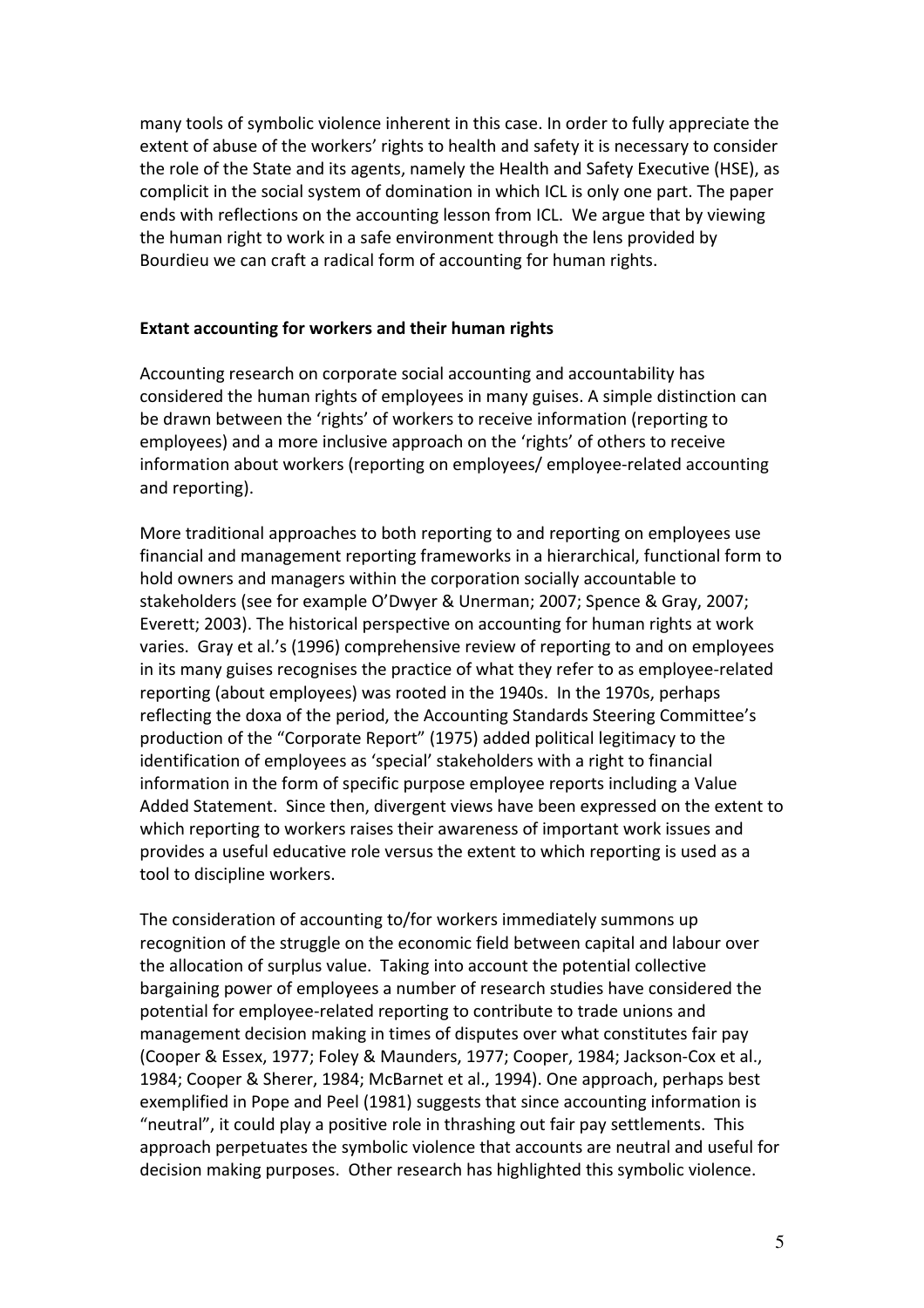For example Berry et alís (1985) study of the National Coal Board accounts found that they did not form an adequate basis for decisions about pit closures. This research indeed showed that it was likely that pits were being closed for political rather than economic reasons. Therefore, contrasting views exist between the employee as a key stakeholder and more critical challenges that suggest that in a capitalist system of domination, capital will continue to neglect labour in favour of profit (Dey et al., 1994; Cooper, 1995; Dey, 2007; Owen, 2007).

There are increasing trends in experimenting with human asset accounting and "how to put people on the balance sheet" and performance based systems for human resource accounting. This type of accounting has recently coalesced around the question of accounting for intellectual capital. It has been argued that the vast majority of papers in the intellectual capital field are focused on reporting how organisations struggle with accounting for, i.e. measuring and reporting, intellectual capital. To a significant extent, this work is unquestioning of the practices themselves, as well as the thinking that underpins them (Mouritsen & Roslander, 2009).

In spite of the inclusion of workers' interests in the 1975 "Corporate Report", contemporary financial reports are designed to serve the needs of shareholders and large investors and as such are concerned with the efficient production of profits by employees. Financial reports are therefore, antithetical to accounting for human rights. Moreover, since Charles Medawar's seminal work in 1976 there has been a growing body of work challenging the production of useful accounts by corporate managers. This work sets out a case for the production of reports by alternative commentators (Cooper, 2005b; Gray 2002). Recent research on accountability has looked at how the provision of alternative forms of information could input into accountability relations and systems of accountability (see Milne et al., 2008; Ball, 2007; Owen, 2007; Shenkin & Coulson, 2007; Dey, 2007; Cooper, 2005; Dey, 2003; Everett, 2003; Owen et al., 2000; Gray et al., 1997). These include, for example, conceptualisation and re-presenting internally derived information on which companies are "silent" and external "shadow" accounts reflecting on the performance of the company (see for example, Dey, 2003; Gray 2002; 1997).

The production of shadow accounts and social audits is becoming common among campaigning non-governmental organisations (NGOs) such as War on Want. NGOs have attempted to prise-open the legal organisational form and have questioned the accounting entity and formal units of account as the appropriate accountable entity by taking alternative supply chains and issues approaches. For example, the Friends of the Earth review of the source of finance behind Asia Pulp and Paper's human rights abuse and environmental degradation includes the financing of their subsidiaries, related companies and their supply chain (Matthew & Willem van Gelder, 2002). Other issues based studies include, for example, student finance (Cooper et al, 2005), water footprinting, and accounting for war (Cooper & Catchpowle, forthcoming). Much of this research recognises that despite living in "the audit society", human rights violations and abuses continue. New forms of accounting research seek to make them visible.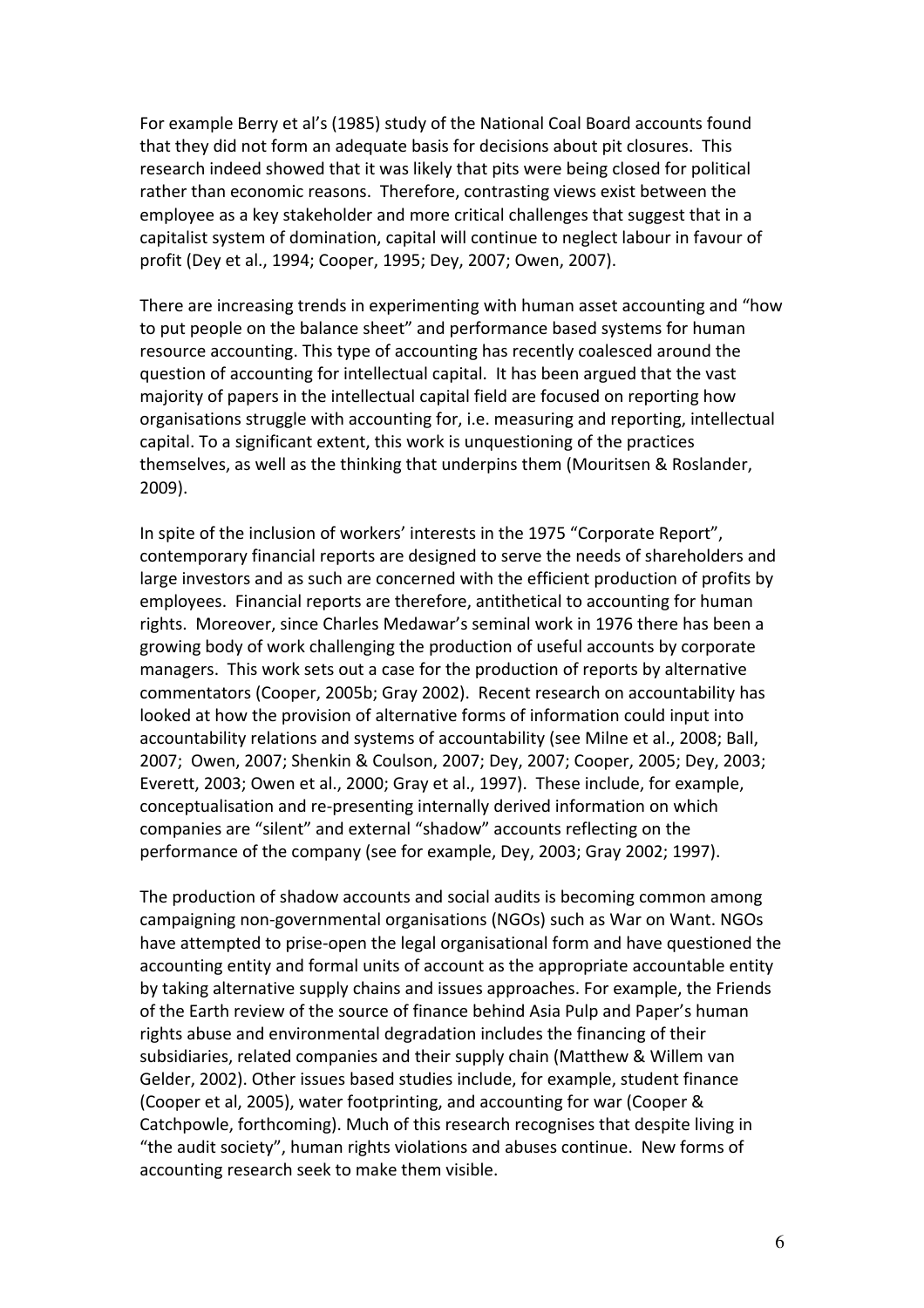NGO initiatives have sometimes merged with trends in academic 'activism' in efforts to add legitimacy to 'accounts'. Owen (2007) analyses trends among critical accountants to engage directly with groups such as trade unions as a counter to corporate capture through engagement (see also Neu et al., 2001; Owen et al., 2000; Cooper, 1995). However, in the UK at least, as corporate funding for research increases, the problem of corporate capture is difficult, if not impossible to overcome. Mechanisms for engagement have arguably gone further with Shenkin & Coulson (2007) suggesting that informal, ethnographic methods of information provision may well be better suited to discharging a more social accountability, which necessarily provokes critical reflection on and in everyday life (see also Dey, 2002).

In other research settings, similar notions of a more 'socialising' form of accountability have been applied to the complex sets of relations between corporations, public institutions, community groups, trade unions, and activists, as well as between different sets of workers within organisations (see Richter, 2001,Negri et al., 1999; Munro, 1996 Roberts, 1996; 1991). For example, Roberts (1996) discusses 'reciprocal dependence' and the unavoidability of relying on each other, both in moral and instrumental terms. He not only states that we depend upon the actions of others at work and everyday life but that "both within and beyond organisations there is an urgent need to bring the instrumental and moral dimensions of accountability back into relation with each other" (Gill, 2009, p40). Therefore we have a reciprocal duty to every right that we want fulfilled, as it is 'bound up' with everyone else. In some senses this idea of reciprocal duties is State doxa. Workers "willingly" go along with the legality of employers making money out of their labour and in return labour expects certain legal rights (for example not to be unfairly dismissed, the right to belong to a trade union and that workers will be protected by State health and safety legislation). However, the unequal distributions of the various forms of capital mean that capitals' needs are privileged over labours'.

One of the key challenges in accounting for human rights is the macro-meso-micro level management from universal principles of human rights to particular abstraction in everyday practice and conflicts of interest in social system where the means of abstraction serves to reinforce systems of domination. As Ignatieff (2001) writes "everyone's universalism ultimately anchors itself in a particular commitment...the problem is that particularism conflicts with universalism at the point at which one's commitment to a group leads to countenance of human rights violations toward another group," (p. 9) Neu and Graham (2005)'s, highlight the need to consider the "intersection of accounting and the public interest in a variety of settings" and the "multi-faceted nature of the nexus between accounting technologies, policies, practices, and society" (p. 589)<sup>[v](#page-32-1)</sup>. Within systems of social domination by focusing on the universal we deny the nature of individual difference and ignore the influence of systems of social domination which create and maintain human rights abuse. Accounting for human rights needs to consider at a minimum the illusio of the economic field alongside the dominant role of the State in maintaining economic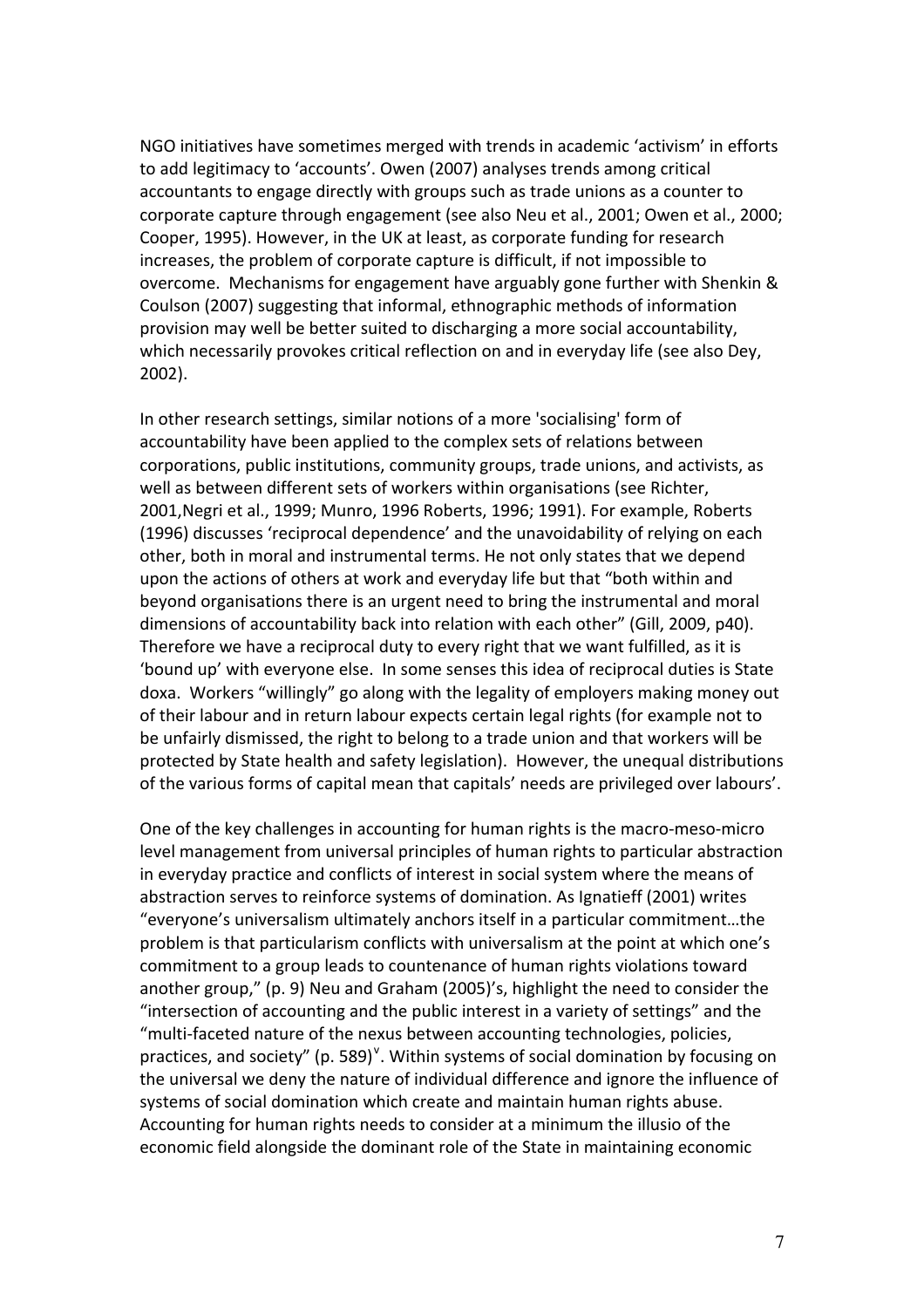capital and financial 'narratives' of legitimation that represent the interests of capital and neglect workers.

Overall, research on accounting to/about employees, research on employee accountability and research on human rights, is focussed, in the main, at the macro or broadly theoretical level. This paper attempts to consider these issues from a macro perspective in that its seeks to explore the societal structures at play while also grounding itself at the micro level in the empirical reality of the ICL tragedy. Our purpose is to build on an emerging trend in academic accounting to analyse the scope and potential for political action geared towards social change (for example, Cooper, 2005; Everett, 2002; Neu et al., 2001). As our opening quote recognises, in many ways, Bourdieu strived to strike a balance between developing scholarly research that addressed deeply complex theoretical and methodological issues, and embarking on activities geared solely towards intervening in the public realm.

In order to more fully develop the micro-level function of accounting and its emancipatory potential, the next section considers the role played by ICL's financial statements after the explosion.

# **Accounting and ICL**

On a micro level some form of accounting information formed the basis of the fine in the ICL criminal case for heath and safety violations. On the last day of the Hearing in which ICL pleaded guilty to two Health and Safety charges, the defence QC handed the judge what appeared to be a single sheet of unaudited figures prepared by the company which set out the size of fine which the companies involved could afford to pay without their business interests being affected. On 28<sup>th</sup> August, 2007, Lord Brodie, the sentencing judge, announced that ICL Plastics and ICL Tech would each be fined £200,000<sup>[vi](#page-32-1)</sup> (See Crown Office and Procurator Fiscal, 2007). The, albeit unaudited, abbreviated accounts which had been lodged by the company at Companies House demonstrated the cash holdings were  $E897,511$  (30<sup>th</sup> Nov 2003); £455,187 (30<sup>th</sup> Nov 2004); and £749,950 (30<sup>th</sup> Nov 2005).

Similar to Berry et alís (1985) findings concerning pit closures, the financial information presented in the case provided very poor information concerning the scale of fines which *should* have been imposed on guilty employers. However, at least the accounts showed that in terms of its cash holdings, the fine could have easily been paid by ICL. In the accounts land and property were valued on a historic cost basis, and had been written down to almost negligible levels. It was estimated that the site at Grovepark Mills, where the explosion occurred, had an insurance value of £2.2m. This information was made available to the Court, yet despite this, Lord Brodie made it clear that "it would be inappropriate for the Crown to present an independent valuation of the accused companies" (Court of Session statement,  $27<sup>th</sup>$  August). The court deemed that sufficient information was available to determine the fine, roughly equal to £44,000 for every life lost in the explosion and without any accounting for those seriously injured. There were several financial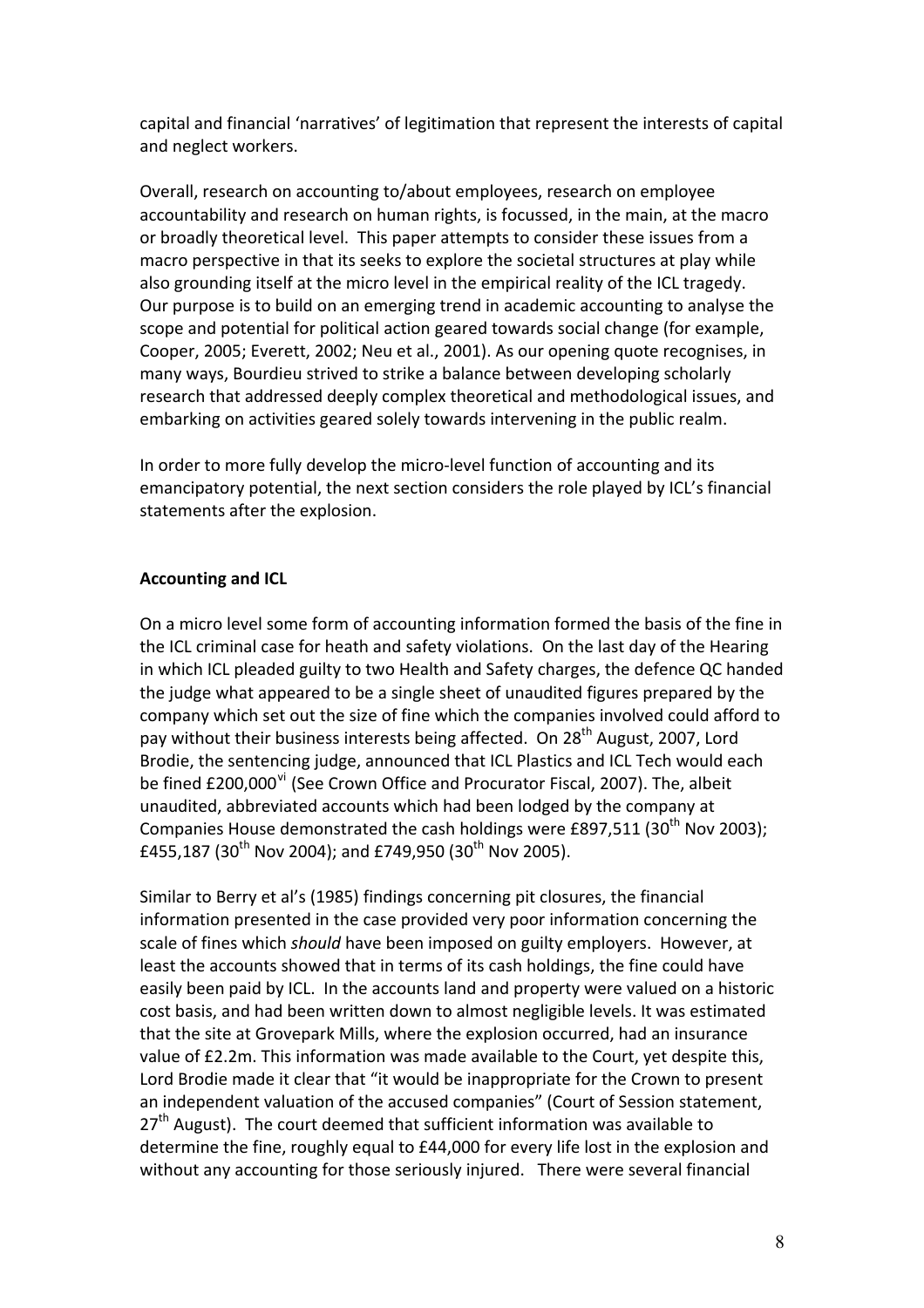factors which were not included in the conventional financial statements. Following the two-day hearing at the Court of Session, the companies involved received a sum of £420,000 from their insurers, enough to cover both the fine and the associated legal costs. Moreover, the company still owns the land on which the wrecked factory was situated. It has been reported that the cost of clearing the land to the local authority was £1m (as far as the authors are aware, the local authority has made no attempt to recover this cost from ICL). The land is currently worth in the region of £3m. Thus, because of the explosion ICL stand to make in the region of £3m when it sells the land.

The cash holdings of the company were fairly widely reported in the press and knowledge (albeit imperfect) of the cash holdings enabled interested parties to gauge the relative size of the fines. Moreover, financial information about the value of the land on which the factory was situated is also important. Thus financial information, while limited, played a part in the struggle to hold ICL accountable. In general, research has shown that fines are also often very small when taken in comparison with the profits of the companies they seek to penalise (Beck et al., 2007) and do not reflect the gravity of the harm caused.

In terms of representing and upholding the human rights of workers to health and safety at work the formal accounts of the ICL Group of companies certainly proved to be an inadequate basis for establishing the fine. Similarly, in terms of reporting on or to employees little insight is offered as to the financial position of the group or the day to day management of ICL and risk of health and safety.

Looking through the lens of symbolic violence offered by Bourdieu we can further unmask the financial accounts as a tool of symbolic violence. They are misrecognised as vehicles of accountability and misrecognised by the judiciary as a legitimate basis for financial representation of harm. In turn, irrespective of the penalty levied, they serve to maintain the dominance of economic capital at the expense of the health and safety of the workers. However, to fully appreciate the extent of symbolic violence in the case of ICL it is necessary, as Bourdieu, advises to consider the role of the State and its agents complicit in the social system of domination in which ICL is only one part. In so doing, this also provides us with an opportunity to make visible the full extent of information that was available regarding health and safety at ICL in the period leading up to the disaster. Thus in the next section, we turn to the State and the Health and Safety Executive.

# **The State doxa and human rights**

At a fundamental level, from its genesis, the modern State had to claim to act for everyone within its geographical boundaryís human rights in order to achieve its aim of concentration of the different species of capital into its domain (field). Indeed, Bourdieu (1998, p 41) argues that the State is the *culmination of a process of concentration of different species of capital<sup>[vii](#page-32-1)</sup>: most notably – the capital of physical* force or instruments of coercion (army, police); economic capital; cultural (or better)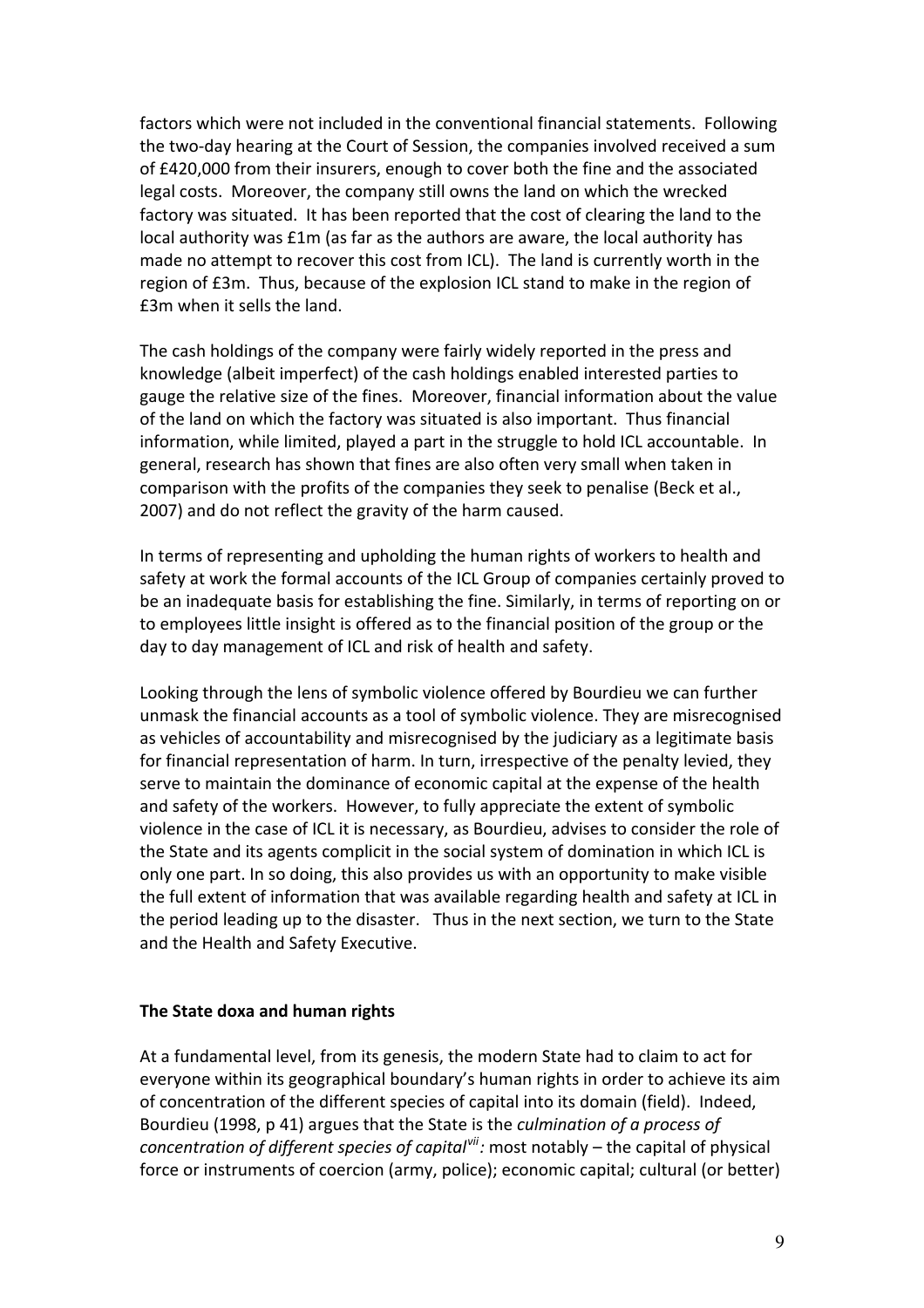informational capital; and symbolic capital (see Bourdieu, 1986). It is this concentration which constitutes the State as the holder of a sort of meta-capital granting power over other species of capital and over their holders. The concentration of the different species of capital[viii](#page-32-1) led to the *emergence* of a specific, properly statist capital which enabled the State to exercise power over the different fields and over the different particular species of capital, and especially over the rates of conversion between them (and thereby over the relations of force between their respective holders). In the creation of modern States, there were battles and struggles over which capitals would dominate. For example, in the UK the capital of physical force does not play the same dominant role as it does in other States (for example Israel).

Bourdieu did not see the State as "the dominant field". To Bourdieu, the construction of the State proceeds apace with the construction of a *field of power*, defined as the space of play within which the holders of capital (of different species) struggle *in particular* for power over the State, that is, over the statist capital granting power over the different species of capital and over their reproduction.<sup>[ix](#page-32-1)</sup>

The modern Stateís main function is to bring about, *a theoretical unification.* Taking the vantage point of the whole, of society in its totality, the State claims responsibility for all operations of *totalisation* (especially census-taking and statistics or national accounting) and of *objectivization* (through cartography). The State further contributes to the unification of the cultural market by unifying all codes, linguistic and juridical; through classification systems (especially according to sex and age) inscribed in law; through bureaucratic procedures; and through educational structures and social rituals. In short, the State moulds *mental structures* founded upon the belief (however untrue) that it will protect the human rights of its citizens while at the same time imposing common principles of vision and division.

Thus, the state symbolic system performs three distinct functions: cognition (knowledge), communication (instruments of knowledge/codes), and social differentiation (integration/ structuring structures). As recognised by Swartz (1997, p 89), "for Bourdieu, symbolic power legitimizes economic and political power but does not reduce to them" due to misrecognition and complicity. This reinforces the importance of revealing symbolic power as well as economic power when examining domination and, as Swartz notes (1997, p88), stressing the primacy that legitimating plays in empowering domination. In particular, the active role played by taken for granted assumptions in the maintenance of power relations.

Bourdieu believed that theories of the genesis of the State have failed to consider the importance of the concentration of a symbolic capital of recognised authority within the State as the condition of all other forms of concentration of the different species of capital. Symbolic capital is any property (any form of capital whether physical, economic, cultural or social) when it is perceived by social agents endowed with categories of perception which cause them to know it and to recognise it, to give it value. More precisely, symbolic capital is the form taken by any species of capital whenever it is perceived through categories of perception that are the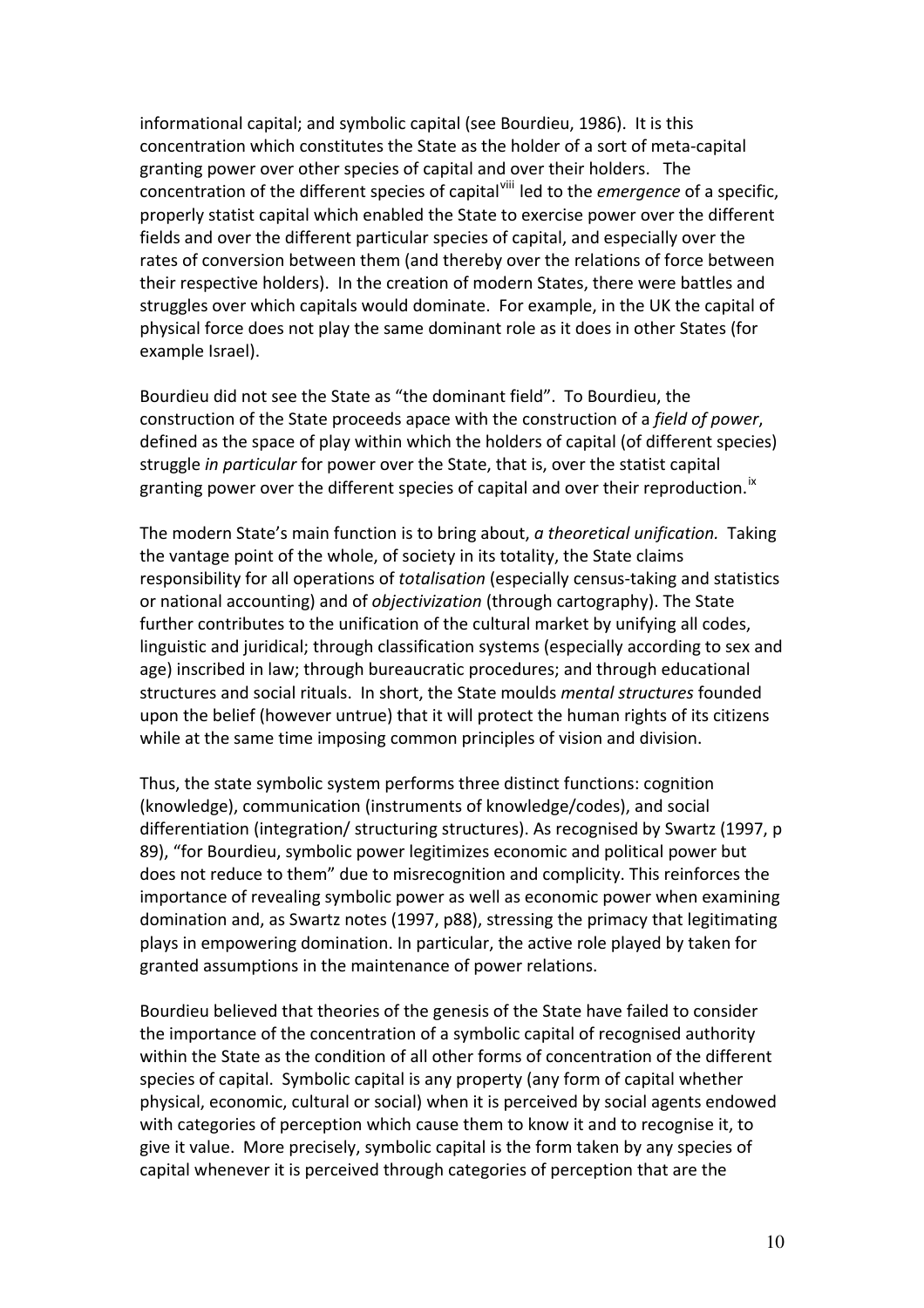product of the embodiment of divisions or of oppositions inscribed in the structure of the distribution of this species of capital (strong/weak, large/small, rich/poor, cultured/uncultured). It follows that the State, which possesses the means of imposition and inculcation of the durable principles of vision and division that conform to its own structure, is the site par excellence of the concentration and exercise of symbolic power.

However, in order to understand the power of the State you need both "structural" explanations as well as "symbolic" ones. The State creates organisational structures.

"Just as economic wealth cannot function as capital until it is linked to an economic apparatus, so cultural competence in its various forms cannot be constituted as cultural capital until it is inserted into the objective relations between the system of economic production and the system producing the producers" (Bourdieu, 1977, p186).

The contemporary symbolic order rests on the imposition upon all agents of structuring structures that owe part of their consistency and resilience to the fact that they are coherent and systematic (at least in appearance) and that they are objectively in agreement with the objective structures of the social world. It is this immediate and tacit agreement that founds the relation of *doxic submission* which attaches us to the established order with all the ties of the unconscious. In a capitalist State, many of the objective structures are centred on serving the needs of the market. Indeed part of the UK doxa is that what is good for business is also good for society. The types of cultural capital which serve the needs of the economic field command higher e[x](#page-33-0)change rates<sup>x</sup>. Symbolic support for the market is differentiated from support (say) for the needy. We unconsciously value profit over loss. In accounting and finance education new health and safety legislation is characterised as a "shock" or "bad".

In the following section we analyse a field which has been granted State symbolic capital – the Health and Safety Executive. Interestingly, the granting of symbolic power aligned with the construction of objective structures by the State serves to expand and enforce the State's own position.

# **The HSE**

The HSE is a UK "non-departmental public body" sponsored by the Department for Work and Pensions. As such, it is funded by public money with authority to appoint staff and allocate spending under the governance of a board of directors. It was created on 1 January 1975 by the Health and Safety at Work Act 1974, as part of a programme of regulation dating back to the 1833 Factory Inspectorate (Factories Act 1833). While the Executive Board originally reported to the Health and Safety Commission the two bodies were merged in April 2008. Its role with, few exceptions<sup>[xi](#page-33-0)</sup>, is to enforce health and safety legislation in all workplaces in England, Wales and Scotland. Their State granted symbolic power enables the HSE to enter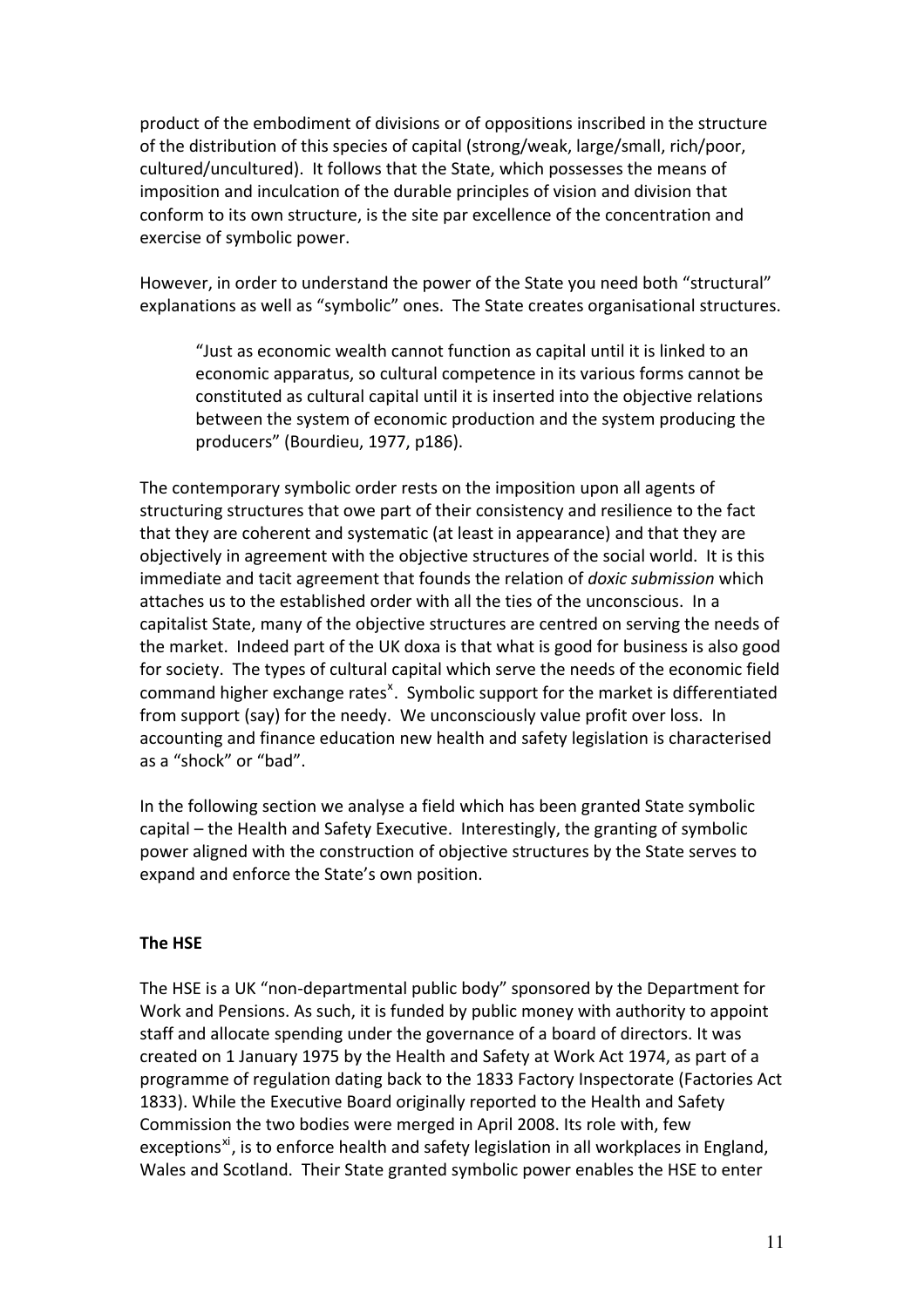workplaces and if necessary take legal action against work activities which it considers to be dangerous. This symbolic power is valued, in part at least, because it is founded on the belief that it is protecting the human rights of workers. Moreover, doxa dictates that if a worker knows that unsafe working practices are taking place, their natural protector is the HSE.

Therefore, in the case of the creation of the Health and Safety Executive, despite what might happen in practice, the State can claim that it has acted in the public interest by the creation of this body (and in some senses absolve its own responsibility for health and safety at work); it can also withdraw its symbolic capital, even going so far as to close the HSE and set up an entirely new body. In this way the State has maintained its power while appearing to disperse it. The State in creating the HSE is fulfilling its function of a "fountain of honour, of office and privilege" (Bourdieu, 1998). It is the State, acting in the manner of a bank of symbolic capital that guarantees all acts of authority.

State doxa makes it rational for a regulatory body to be a public agency, ëindependentí of the control of private enterprise/ capital, with resources controlled at a restricted arms length by the State. Such an apparent structural position serves to create the legitimate authority of the HSE. But what is the reality? Research has shown the HSE is under resourced, with its scarce resources employed in pursuit of collaboration with management. Indeed, there are currently fewer HSE inspectors in the UK than traffic wardens in central London. Despite a recorded high of 4,545 staff employed by the HSE in 1994 (numbers have fluctuated, but total staff has never surpassed this high point) 593 UK work related deaths were reported in 2004-5. In 2007, workplace deaths rose to 1,500<sup>[xii](#page-33-0)</sup> per year<sup>[xiii](#page-33-0)</sup>. Further, of a reported 4,019 HSE staff on  $1<sup>st</sup>$  April 2004 only 1,483 of those were front line operational inspectors. Arguably, the HSE has never been granted the resources to act as any kind of police force for the UK workplace despite being the lead enforcement agency for health and safety legislation (Toms, 1990). Recent data suggests that UK-wide the HSE is indeed increasingly de-emphasising its role as a health and safety enforcement agency, with a UK-wide fall of enforcement notices from 11,335 in 2003/4 to only 6,383 in 2005/06.<sup>[xiv](#page-33-0)</sup> In effect the cultural capital of HSE inspectors is not seen to be serving the direct interests of capital and therefore command a low exchange rate. Moreover, the actual structure of the HSE is created more to represent the interests of capital than labour. Indeed the illusio of the HSE is serving the needs of business. In spite of this, our doxic submission means that there is a tendency to view the HSE as the protector of workers' human rights.

# **The HSE in Scotland**

There is a specifically Scottish habitus which has impacted on HSE activities in Scotland. Over many years the HSE has recorded significantly higher rates of fatal and major injuries for Scotland as compared to the UK as a whole. For example, between 1996/7 and 2005/6 Scottish employees have averaged 58% higher rates of fatality than the UK overall. Attempts to explain this 'Scottish anomaly' have failed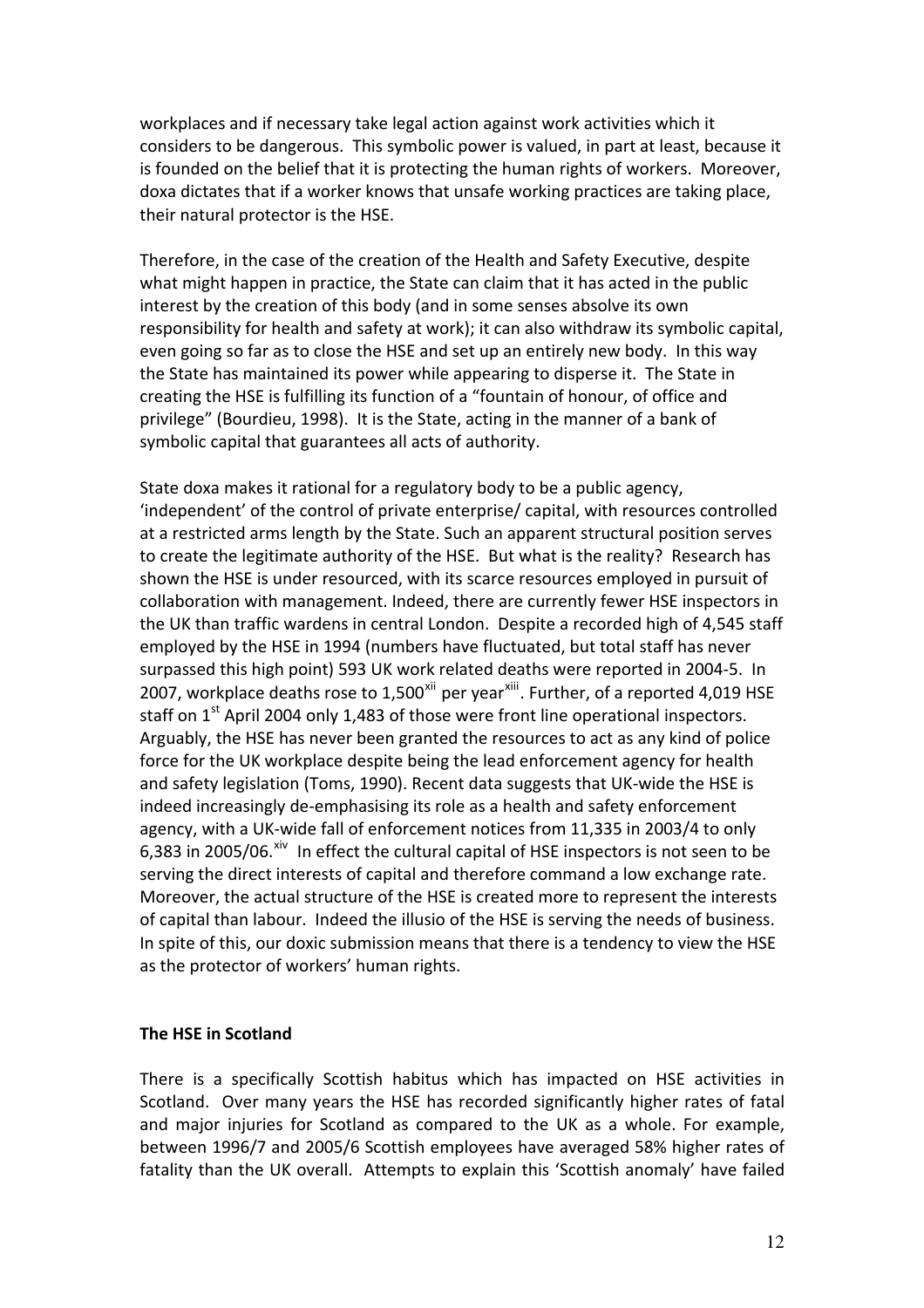to reach common agreement, however, explanations include weaknesses in the inspection and prosecution of safety offenders. Beck et al (2007) illustrate this point noting at the time of the Stockline disaster the HSE reportedly had only 68 inspectors to police 81,000 workplaces, in a UK-wide context where inspection has been deprioritised.

This concerning evidence should be set within the specific structure of the legal field in Scotland. This structure has meant that Scotland's inspectorate arguably faces a greater challenge than England. In Scotland, prosecutions for health and safety offences must be made through the Procurator Fiscal office rather than being taken directly to court by HSE staff. Research has shown that the impact of the deemphasis on enforcement has been aggravated by significantly lower fines issued by Scottish courts than their English counterparts (Beck et al, 2007).

From a historical perspective, it appears that discrepancy in legal enforcement has always existed, particularly between England and Scotland. Marx (1976, p 401) recounts a divergence over the enforcement of a 15 hour factory day. When the home Secretary was overwhelmed by petitions from mill-owners, he instructed inspectors not "to lay information against mill-owners for a breach of the letter of the Act". While the Scottish Inspectorate duly obliged, the English Inspectorate ìdeclared that the Home Secretary had no dictatorial powers enabling him to suspend the laws, and continued their legal proceedings against the 'pro-slavery rebellion'".

Commenting on the effectiveness of the Inspectorate Marx (1976 in Capital vol. 1) further highlights the distance between inspectors and "cotton lords" of the time when he refers to regulation of child employment as "the first rational bridle on the murderous, meaningless caprices of fashion". Yet this rigor belies a subverted strengthening of the State and capitalism through increased labour regulation. As noted by Marx (1976, p 604) as the industrial revolution in Britain advanced it was "helped on artificially by the extension of the Factory Acts to all industries". Despite the claims by owners and managers that the cost of compliance required an unaffordable outlay of economic capital this served only to highlight that the "unlimited exploitation of cheap labour-power is the sole foundation of their ability to compete" and with the "improved method" of production regulated by the Act any initial economic outlay was absorbed (Marx,(1976, p 605). Further, regulation could often be obviated "at the expense of an enlargement of the works under the pressure of a General Act of Parliament" (Marx, 1976; p610, footnote 16). Thus Marx described how Factory Acts, while seeming to serve the public interest, in reality helped the expansion of Capital. Bourdieu presents a theoretical explanation of how this is achieved.

To Bourdieu, the State does not necessarily have to give orders or to exercise physical coercion in order to produce an ordered social world, as long as it is capable of producing embodied cognitive structures that accord with objective structures and thus of ensuring doxic submission to the established order. Doxa is the point of view of the dominant, which presents and imposes itself as a universal point of view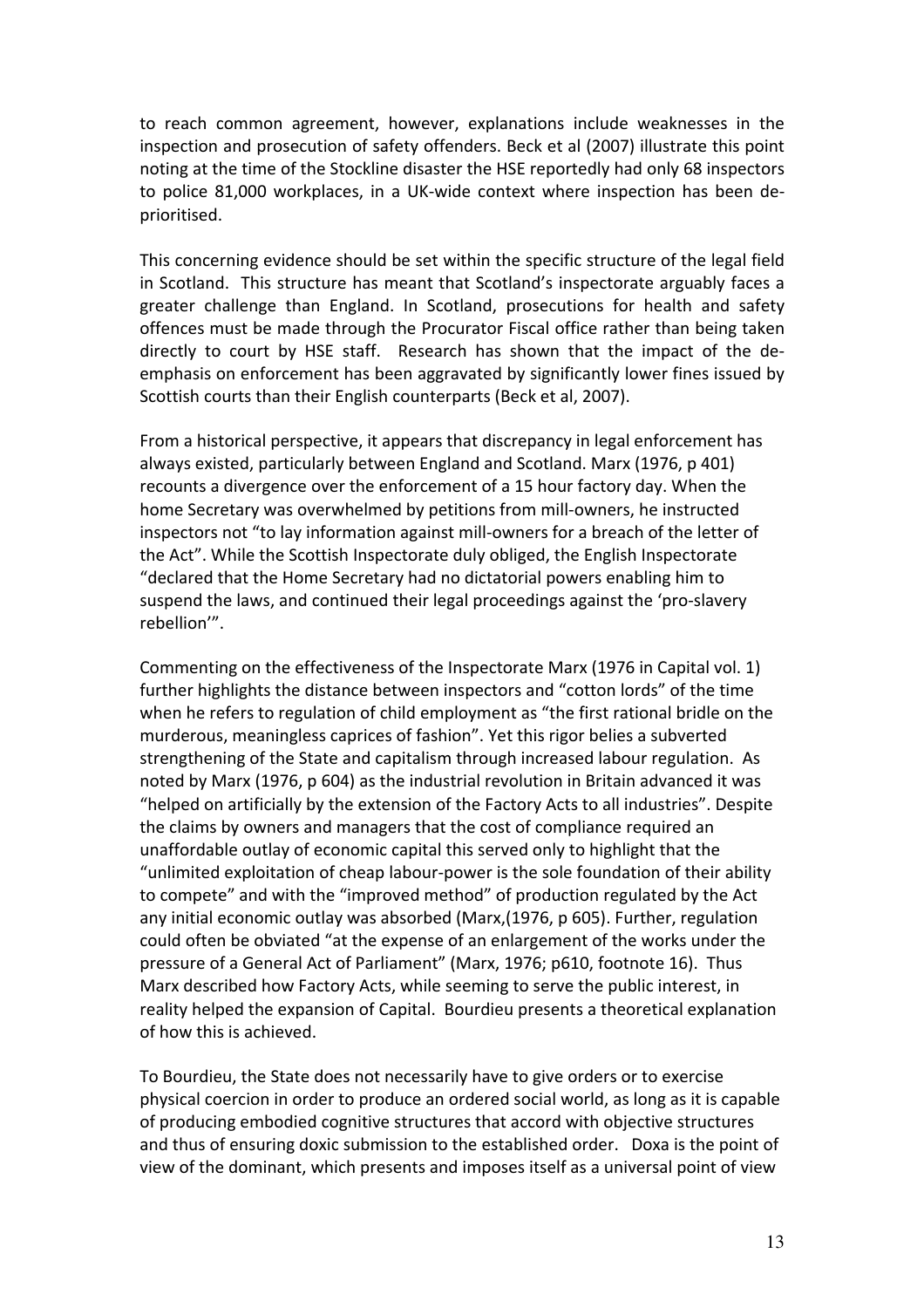$-$  the point of view of those who dominate by dominating the State and who have constituted their point of view as universal by constituting the State. Thus doxa is the breeding ground for what Bourdieu describes as symbolic violence. In short, symbolic violence occurs where doxa prevents one from questioning "the universal point of view". In the next section we will expand upon this idea further.

# **Symbolic Violence**

A major contribution of Bourdieuís work was to develop an account of the symbolic violence that acts to maintain a relationship of social domination. Famous for rethinking dichotomies of social theory, Bourdieuís account of social violence is distinct in that symbolic violence is achieved without consciousness or constraint. It is grounded in the 'choices' people make according to their specific habitus $x<sup>x</sup>$  and their "illusio", an unconscious commitment to the logic, values and capital of a field. The nature of symbolic violence means it is not recognised or, as Bourdieu elaborates through many examples of language and education, is misrecognised. For example, such misrecognition has become a common basis for social analysis in gender studies where social behaviour is understood as "natural" or socially acceptable behaviour rather than acts or relationships of domination. The acts words, gestures and intonations  $-$  of domination are not recognised as such, they are misrecognised as part of the doxa. Doxa serves to distinguish the thinkable from the unthinkable, reinforced by acts of distinction that obscure domination (Bourdieu, 1990).

Part of their makeup is that acts of symbolic violence are socially established and unconsciously accepted. Within our social relationships and practice, complicity of the dominated is necessary if symbolic domination is to be realized. As highlighted by Bourdieu "the propensity to reduce the search for causes to a search for responsibilities makes it impossible to see that intimidation, - a symbolic violence which is not aware of what it is (to the extent that it implies no act of intimidation) can only be exerted on a person predisposed (in his habitus) to feel it, whereas others will ignore it"... (Bourdieu, 1991, p 51). Bourdieu's extensive study of education illustrates how bodies of knowledge perform a reproductive function by communicating values of meanings of the existing social order to students who become predisposed to acceptance. For example, a child with a middle class accent and extended speech patterns may be rewarded by the teacher and so come to be seen as more intelligent. Thus anything said in a middle class accent is seen by the class to be "intelligent". By making arbitrary cultural connection in a world where divisions and hierarchies are presented as necessary, a form of symbolic violence is enacted (see further Webb et al., 2002, p 118 on cultural arbitrary).

Bourdieuís theoretical position in not however pessimistic, an escape lies in critical reflexivity and the historical analysis of rational thought -"to rethink the subjectobject dichotomies of classical and current social theory" - not just conflict in social relations and practice. "To fight for reason, for the undistorted communication that makes possible the rational exchange of arguments, etc, means fighting very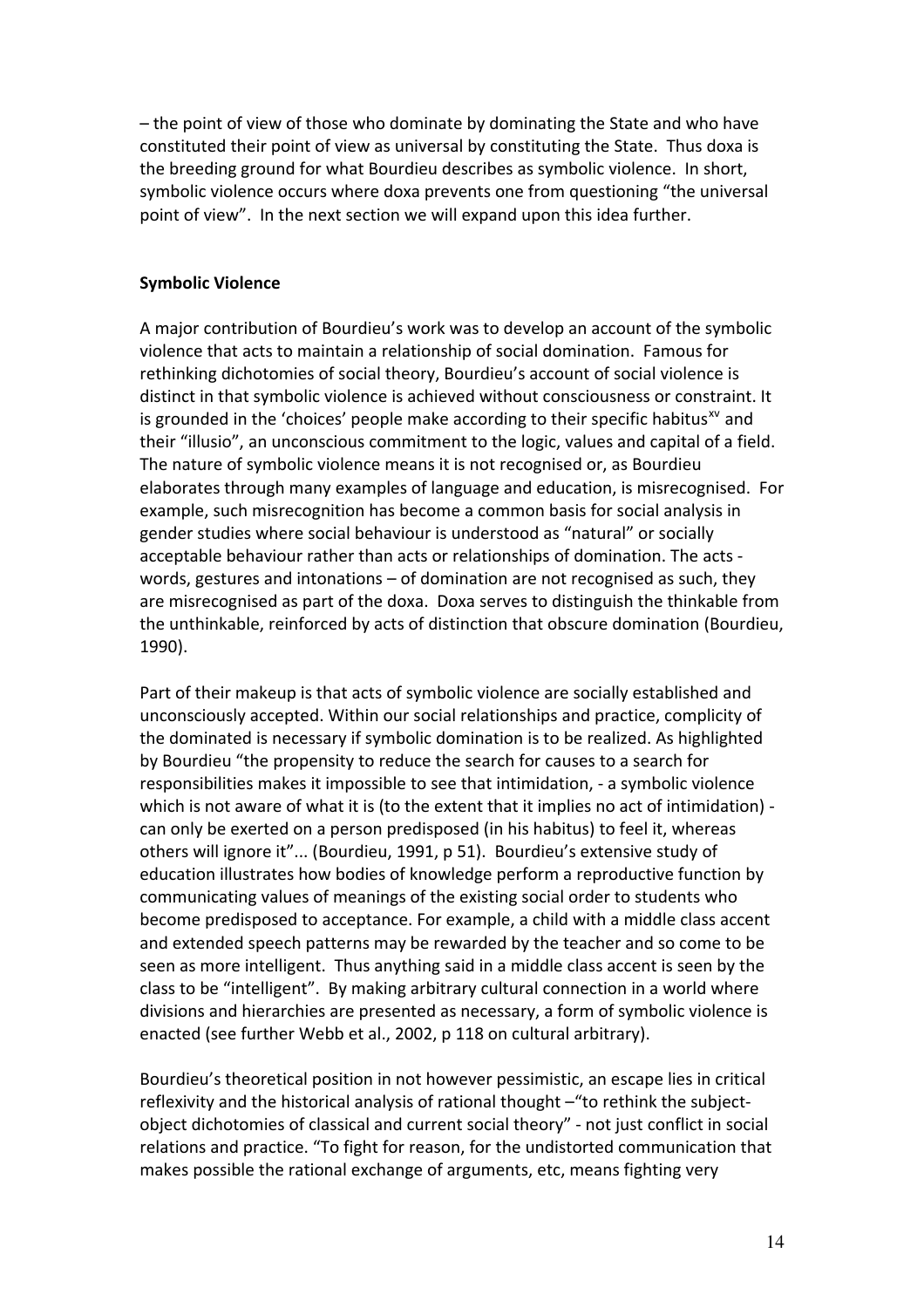consciously against all forms of violence, starting with symbolic violence" (Bourdieu, 2008, p 222-3)....recognizing "the methodical historicization of the instruments of rational thought (categories of thought, principles of classification, concepts, etc.) is one of the most powerful means of removing them from history" (Bourdieu, 2008, p 223)

Debate on the robustness of Bourdieu's 'theory' of symbolic violence has centred on the extent to which workers are aware (misrecognise) and complicit in domination, and domination is illegitimate (see for example Bourdieu, 1977; Calhoun et al., 1993 Swartz, 1997). Through his own historical analysis of economic and social struggles, Bourdieu recognises there has been a historic move from overt violence with industrialisation to more symbolic violence<sup>[xvi](#page-33-0)</sup> (Bourdieu, 1977; Swartz, 1997). For Bourdieu, there is an intelligible relation - not a contradiction - between overt and symbolic violence which "coexist in the same social formation and sometimes the same relationship" (Bourdieu, 1977, p 191). It should not be forgotten, for example, that for many slavery was, and is some cases arguably still is, an accepted part of everyday life and as such becomes an act of symbolic violence.

In the formation of symbolic violence there is a transmutation of economic into social capital when violence becomes concealed by a socially recognised authority legitimated by the State and its system of social domination as is the case with the HSE. In the formation of legitimate economic authority "economic power lies not in wealth but in the relationship between wealth and a field of economic relations, the constitution of which is inseparable from the development of a *body of specialized agents*, with specific interests; it is in this relationship that wealth is constituted, in the form of capital" (Bourdieu, 1977, p 184). Bourdieu (1977) states that "Just as economic wealth cannot function as capital until it is linked to an economic apparatus, so cultural competence in its various forms cannot be constituted as cultural capital until it is inserted into the objective relations between the system of economic production and the system producing the producers" (p186).

Bourdieu argues that the use of overt physical coercion or violence to explain the stability of capitalist social relations is incommensurate with the empirically observable realities of everyday life and therefore explanation must be sought in symbolic violence and the manufacture of consent (Calhoun et al., 1993; Garnham, 1993, p 184). Putting acts of violence (our case study of ICL) into context means that it is necessary to analyse the objective mechanisms which help to establish and conceal relations of domination and also requires us to consider changes in capitals in terms of what Bourdieu aptly calls a "comprehensive balance-sheet of symbolic profits" (1977, p181).

The following section sets out a detailed account of the activities of the HSE in its dealings with ICL and its LPG gas installation. We have chosen to concentrate mainly on the LPG pipes since it was a corroded LPG pipe which caused the explosion.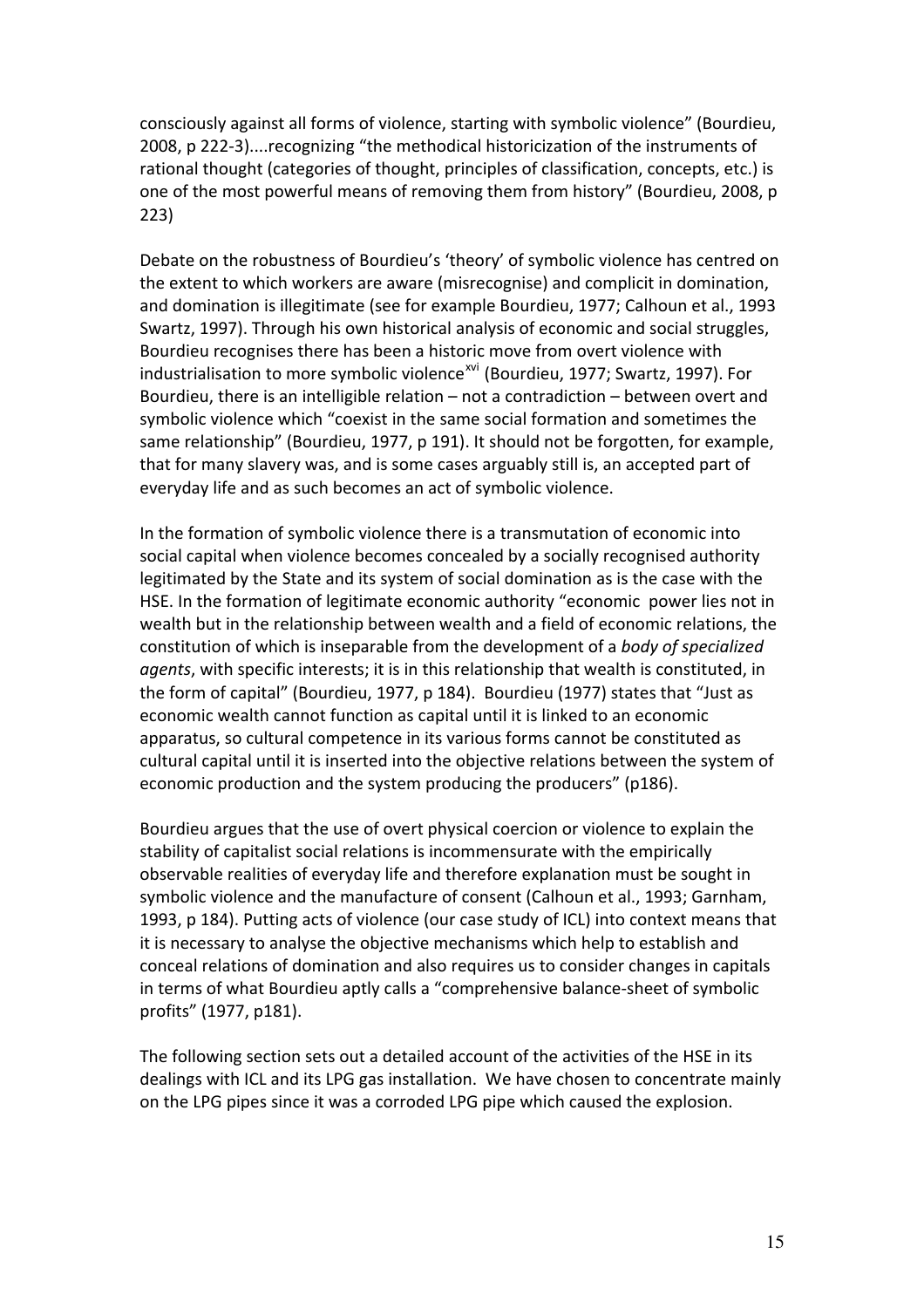# **The Habitus of health and safety practices at ICL and the Doxic HSE**

#### *The History*

The ICL building was a former weaving mill which had been constructed in 1857. As will be seen from our discussions, the working environment of the  $21<sup>st</sup>$  century workers may not have been so far removed from that of their Victorian counterparts. The old mill was situated in a busy residential area and had passed through various hands during the years before it became the home of Industrial Copolymers Ltd Plastics (now ICL Plastics), which was founded on the site in 1961 by chemist Campbell Downie and colleague Ron Cunningham. This building had undergone numerous alterations throughout the decades. It originally had an open pit partly below ground level and an adjoining basement. In 1980 the open pit area was covered by the creation of a freestanding floor. The ground floor of the building was approximately a metre above the external ground level.

The history of the use of LPG at ICL began in 1969, when an LPG tank was installed in a yard outside of the ICL factory building. The LPG gas would be used to fire ovens within the factory premises. The installation was agreed by Campbell Downie (one of the founders of the company). He engaged Grieben Plant Limited to supervise the installation of the pipe. The principal of Grieben Plant was the late Frank Semple, a former marine engineer and Downie's bother-in-law. The tank was connected to an underground pipe running beneath the yard and originally rose above ground (through a 90 degree bend in the pipe) to enter the building through a bricked up window into the open pit area. At this time, the final section of the pipework rose vertically to about 0.45 metres above the original surface of the yard and was clearly visible. Internally, the pipe was also visible in the pit area of the building. However, to counter problems with flooding, the level of the yard was raised in 1973. As a result, the LPG pipework was buried at the place where it entered the building. In 1980 when the inside pit area was covered, the pipe ceased to be visible from inside the premises. (Insert fig 1 about here)

The LPG installation attracted the attention of HSE inspectors. Indeed, the evidence from the Public Inquiry demonstrates that Campbell Downie and other senior staff at ICL's attitude to health and safety provoked serious comment within the HSE<sup>[xvii](#page-33-0)</sup>. The Public Inquiry carefully details occasions where the HSE were given information by ICL which later turned out to be factually incorrect and in all likelihood designed to delay HSE recommendations. For example, in February 1982, the HSE submitted recommendations for improvements to the LPG tank which included the installation of a drench system. In December, 1982, Frank Stott who was the responsible officer for health and safety at ICL Tech<sup>[xviii](#page-33-0)</sup> telephoned the HSE and later wrote confirming that the drenching system had been delivered and was to be installed during the Christmas shutdown period. The Public Inquiry found that this representation cannot have been true. Twenty two years later, at the date of the explosion, no drenching system had been installed. This was not a minor oversight on behalf of a busy mid level manager. The absence of a drench system and the advice of the HSE were known to the senior management at ICL. When the issue of the drenching system was raised six year's later in April 1988, Stott responded to a memo from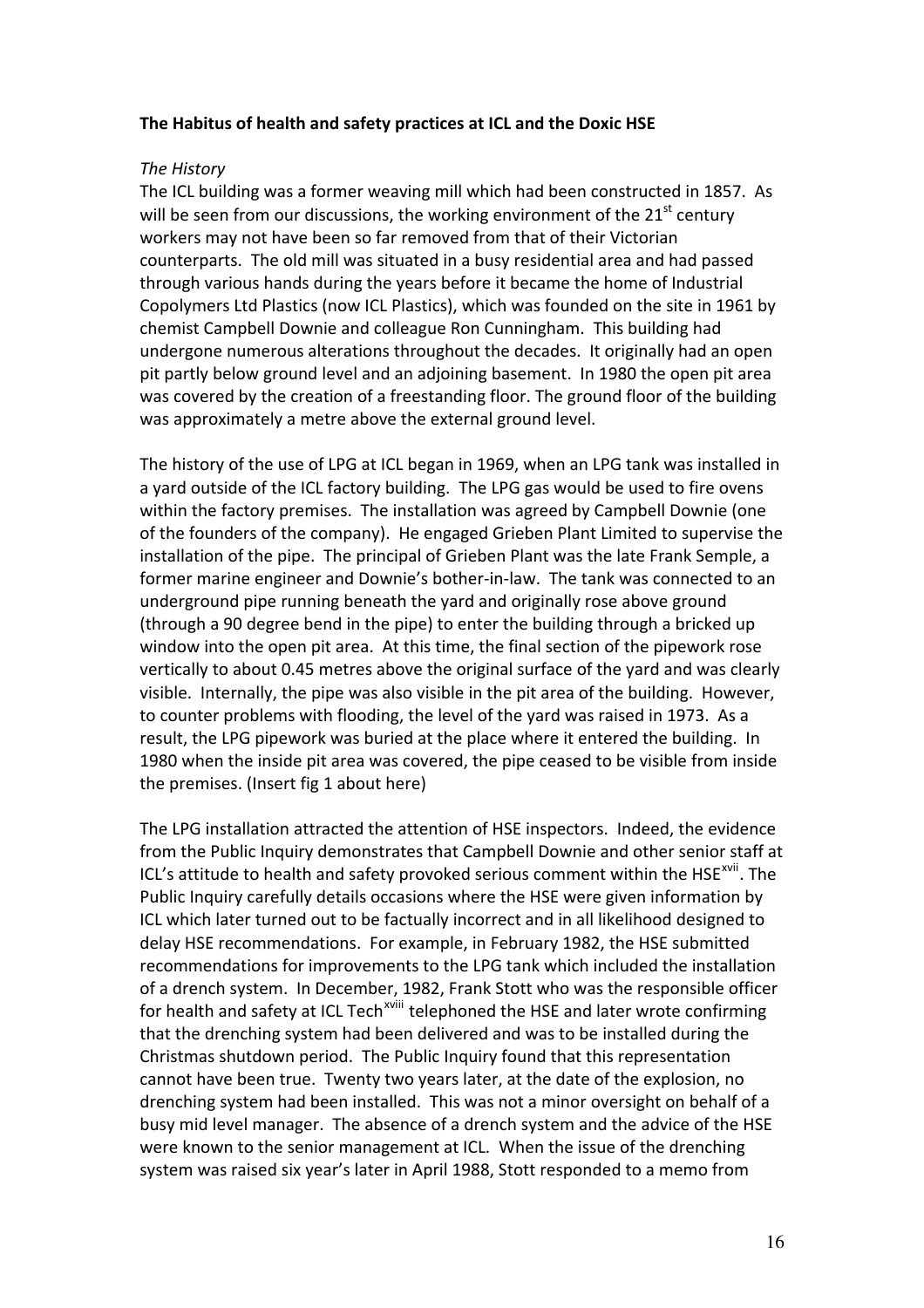Downie (the controlling shareholder) on the significant cost of installing a drench system as follows "... we must try to talk them out of the drench but this will be difficult this time around..." (Gill, 2009, p 87). In a later memo, Stott wrote to Downie that, "..I suspect that we have reached the end of the road in side stepping their requests (since 1982)...." Downie replied ".... I am not unduly concerned with the Factory Inspectors displeasure...." The habitus of ICL was one of stalling on HSE recommendations; meticulous attention to the cost of health and safety implementation and holding the HSE in low regard.

# *Recommendation 11 ñ the potential lifesaver*

Between 1975 and 1988 HSE inspections repeatedly expressed concerns about the siting of the LPG tank which was considered to be too close to the factory building. But in 1988, a key event in the history occurred when a specialist inspector visited ICL. The HSE inspector, John Ives (who had experience of Inspecting ICL since 1981), attended that visit with Alan Tyldesley<sup>[xix](#page-33-0)</sup> who had recently been recruited as a Specialist Inspector, working with the Field Consultancy Group dealing with fire and explosion. Ives long association with ICL should have meant that he was aware of ICLís habitus and the necessity for the HSE to threaten legal action against ICL to force them to comply with HSE recommendations.

It became clear during the Ives/Tyldesley visit that the siting of the tank, given its size, did not comply with the separation distances contained in HSE guidance HS(G)34. The Public Inquiry noted that this was "a problem on which Mr Stott had successfully staled for so long" (Gill, 2009, p63). The specialist (Tyldesley) stated that ICL should either try to convert their ovens which used LPG to natural gas, try to rent land further away from the factory to re-site the tank or to acquire smaller tanks. In all Tyldesley made 12 recommendations. For the purposes of this paper, recommendation 11 is the most poignant $-$ 

Part of the underground pipework carrying LPG vapour into the building should be excavated. The state of the pipework and any corrosive protective coating should be examined by a competent person and any recommendations made as a result of this inspection should be carried out. A pressure test<sup>[xx](#page-33-0)</sup> of the pipework should also be carried out. (Gill, 2009, p66)

In short, in 1988 a recommendation was made that the pipework should be dug up and checked. If this had happened and the pipes had been correctly protected, it is highly likely that the explosion would never have happened. In the subsequent trial relating to the explosion it was heard that the cost of renewing the pipe would have been £405.

At the Public Inquiry, Tyldesley said that based upon ICLís lack of action between 1982 and 1988, he felt that co-operation from ICL on his 12 recommendations without legal enforcement action would be unlikely. Thus, his recommendations were intended to form the basis for an Improvement Notice under the Health and Safety at Work Act 1974. Ives, who had 34 years experience in the HSE had attended several LPG training courses but could not recall any discussions of pipelines,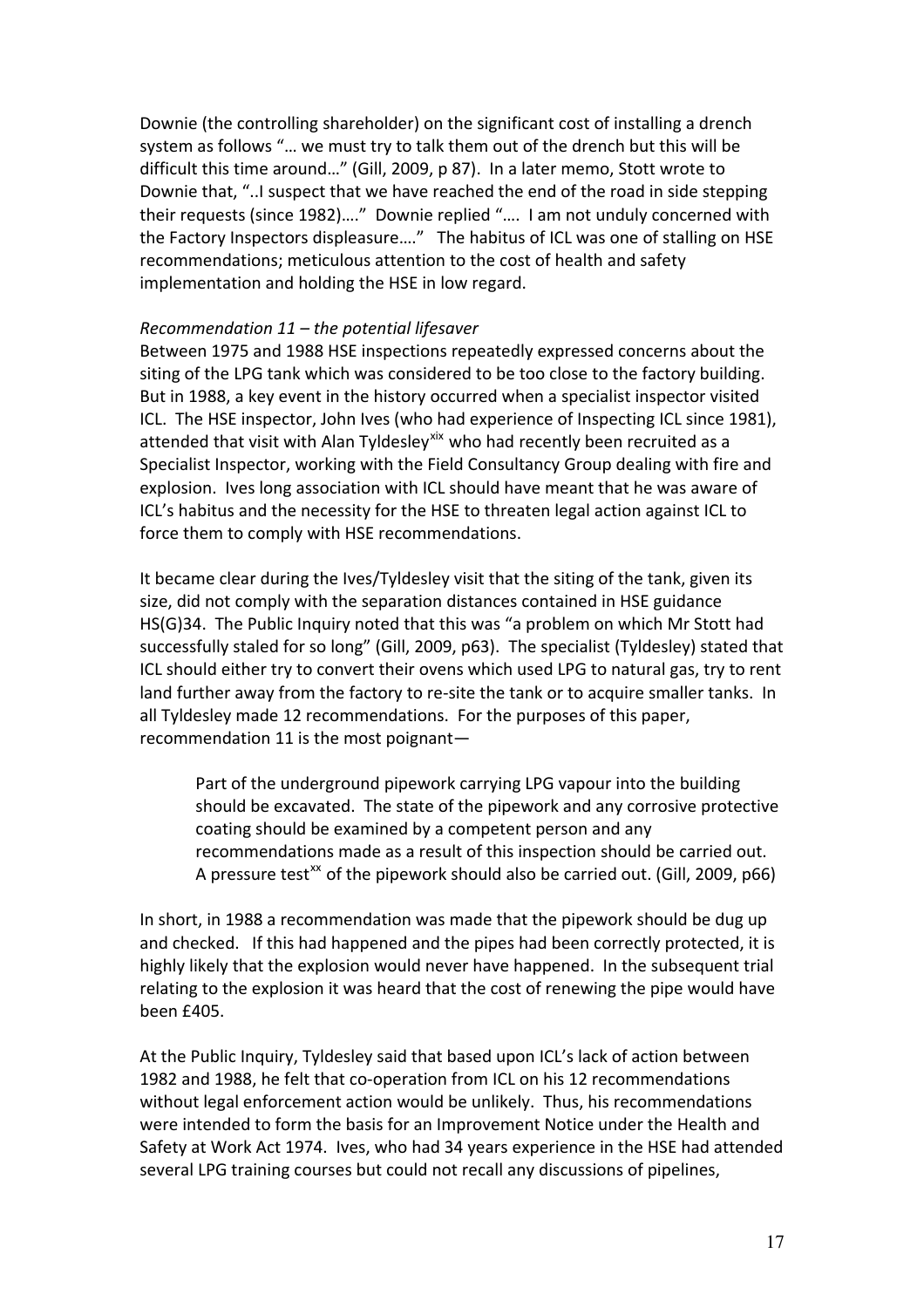returned to ICL on 1<sup>st</sup> September, 1988, to discuss Tyldesley's report with Stott. The entry on the HSE Report on Visits form recorded that

Mr Stott opened the meeting by announcing that he was transferring his oven from LPG to mains gas which will reduce the need for the LPG store. It appears that a small tank will still be needed for the central heating system. Letter and CV (check visit<sup> $xxi$ </sup>) proposed to ensure that Mr Stott keeps his word. (Gill, 2009, p 68)

Ives later marked the file to cancel the check visit "as negotiations were underway". The Public Inquiry Report stated that in the meeting between Ives and ICL,

Mr Ives went through the recommendations in Mr Tyldesley's report with Mr Stott (an ICL Director) during the meeting. In relation to the pipework, Mr Stott did not think that excavating the pipe was a practical option as it would mean digging up the yard. (Gill, 2009, p 68)

The outcome of the meeting was that Stott was going to discuss the issue with a forprofit company, Calor (its LPG supplier), and would return to the HSE with a new proposal. Thus Stott made two completely contradictory statements during the same meeting. If ICL truly intended to convert to natural gas they had no need to speak to their LPG supplier – they would have had to speak to a natural gas supplier.

# *Calor and the field of power*

The matter effectively went into abeyance until Mr Stott discussed the matter with Calor. In effect, a specialist HSE inspector's cultural capital (his recommendations) was valued very lowly by everyone concerned (the HSE, ICL and as we shall see later, another private company, Calor). Moreover, in allowing ICL to approach Calor, the symbolic capital of Calor was deemed to be higher than that of an HSE specialist. This was part of the doxic breeding ground for the HSE's symbolic violence.

Stott did contact Calor. He dealt with Mr Coville. Coville and Ives knew each other well. It became evident in the Public Inquiry that it was part of the habitus of the field for companies to contact Calor if they were having difficulties with the HSE. The Public Inquiry stated that "He (Ives) and Mr Coville had had regular contact where persons with LPG installations sought guidance and where they were trying to resolve difficulties regarding such installations. When incidents occurred they would work together to try to improve practices."

Coville (on behalf of Calor) wrote to Ives on  $4<sup>th</sup>$  January 1989 in the following terms-

... On behalf of ICL Technical Plastics Ltd and following my telephone call to you on 23rd December 1988, the attached sketch plan outlines suggested suitable remedial action, to be taken by Calor Gas Limited, in order to meet the recommendations made at paragraphs 1, 2, 3, & 4, only of your abovereferenced letter... I trust you will consider the above measures to form an acceptable compromise to your recommendations...." (Gill, 2009, p 69)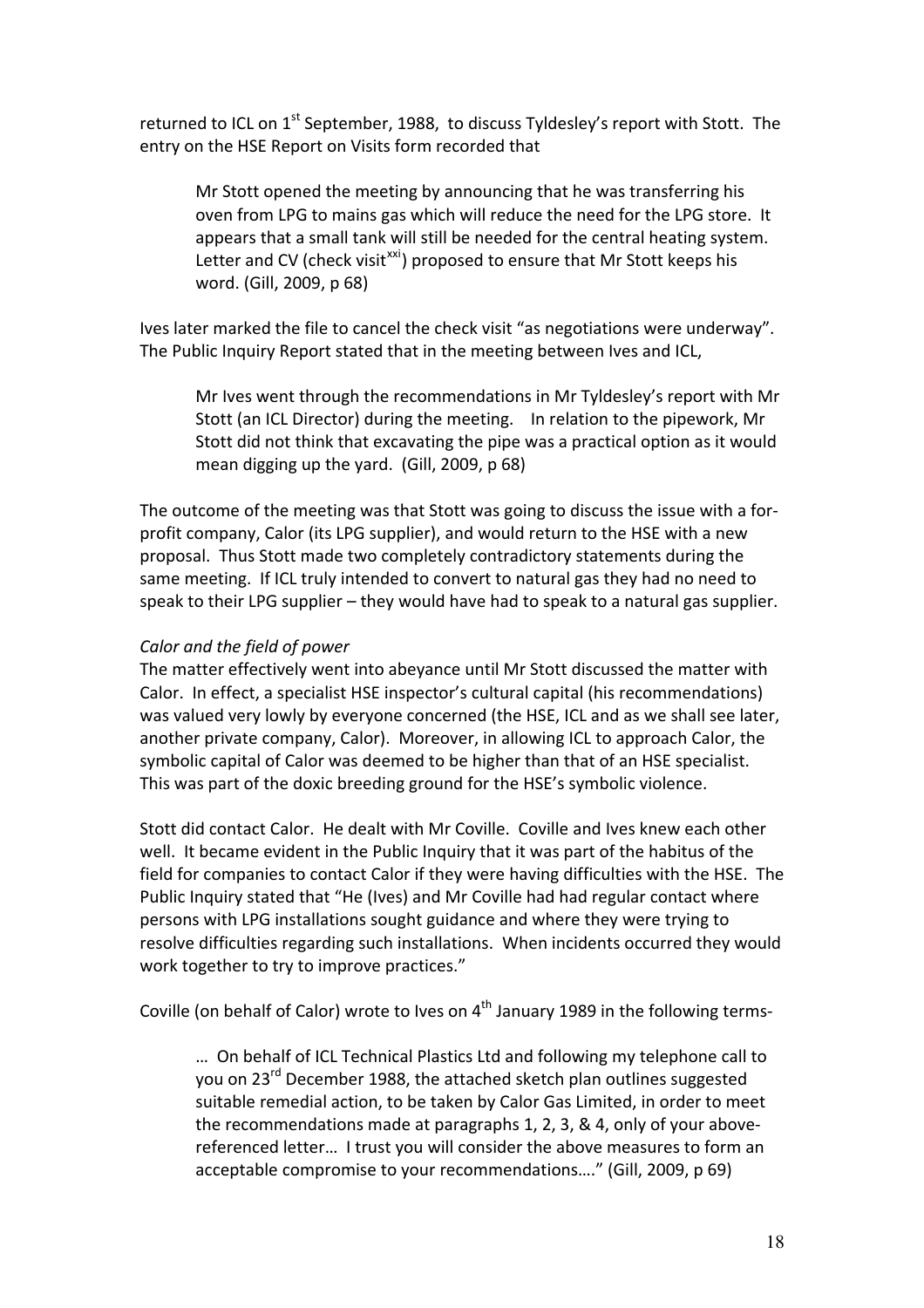In fact the Calor proposals were mainly concerned with the installation of a smaller LPG tank and the requirements for a certain distance between the tank and the building. One of Tyldesleyís recommendations had been that ICL should replace the 4,000 litre tank with a much smaller one of 250kgs. It seems that Calor were unable to supply tanks of this size, and their counter proposals were concerned with installing a 2,000 litre tank. Calor as a participant on the economic field would be concerned with keeping their clients. If the HSE created too many problems for its clients, they might be tempted to convert to using another source of power. For clients, like ICL, their preference would be to expend as little economic capital as possible converting to a different system.

The Ives/Collville "counter-proposals" were referred to Tyldesley. In a memo dated  $17<sup>th</sup>$  January, 1989, he replied to the counter proposal stating that the LPG installation would be acceptable if ICL could obtain nearby land on which to site the tank. He also stated that he hoped "that appropriate enforcement action will now be taken to ensure that the installation is improved without delay." (Gill, 2009, p 72). Tyldesley was clear that his recommendations had been a package and that it had not been a case where there could be picking and choosing. Indeed, if ICL/Calor had decided to install a smaller tank rather than resite the tank further away from the building, this would involve halting the supply and so would be a convenient time to check the underground pipework. Tyldesley (like the HSE) believed that Coville/Calor as "competent persons" would understand the need to check the pipework.

In the event, Ives "pulled-rank" on Tyldesley. Ives responded to Tyldesley on  $20<sup>th</sup>$ January, 1989. We will include a long quotation since it is important to understand the habitus of the  $HSE-$ 

I would remind you that enforcement policy in this matter rests with myself and I will take appropriate action as I see fit to deal with this matter. The problem that has arisen is that Calor Gas are telling the occupier and myself that they do not produce tanks for bulk LPG which meet the standards of your original report. In other words if I were to enforce the letter of your report then this site would have to cease using LPG. In those circumstances I deem it better that we try to reach a reasonable compromise and solution rather than rush into enforcement action which will backfire. In view of Calor's claims perhaps you could confirm that it is possible for them to supply tanks of volume no greater than 250kgs.<sup>[xxii](#page-33-0)</sup>

It is clear that doxic submission to the needs of economic capital accumulation by the HSE played a key role in Ivesís actions. Ives seemed concerned that ICL would be able to continue using LPG. Again this can be seen as a form of symbolic violence in that the needs of capital are privileged over Health and Safety at work. The HSE's symbolic power derives from its claim to act to protect the Health and Safety of workers and yet it seems that they are able to compromise on this.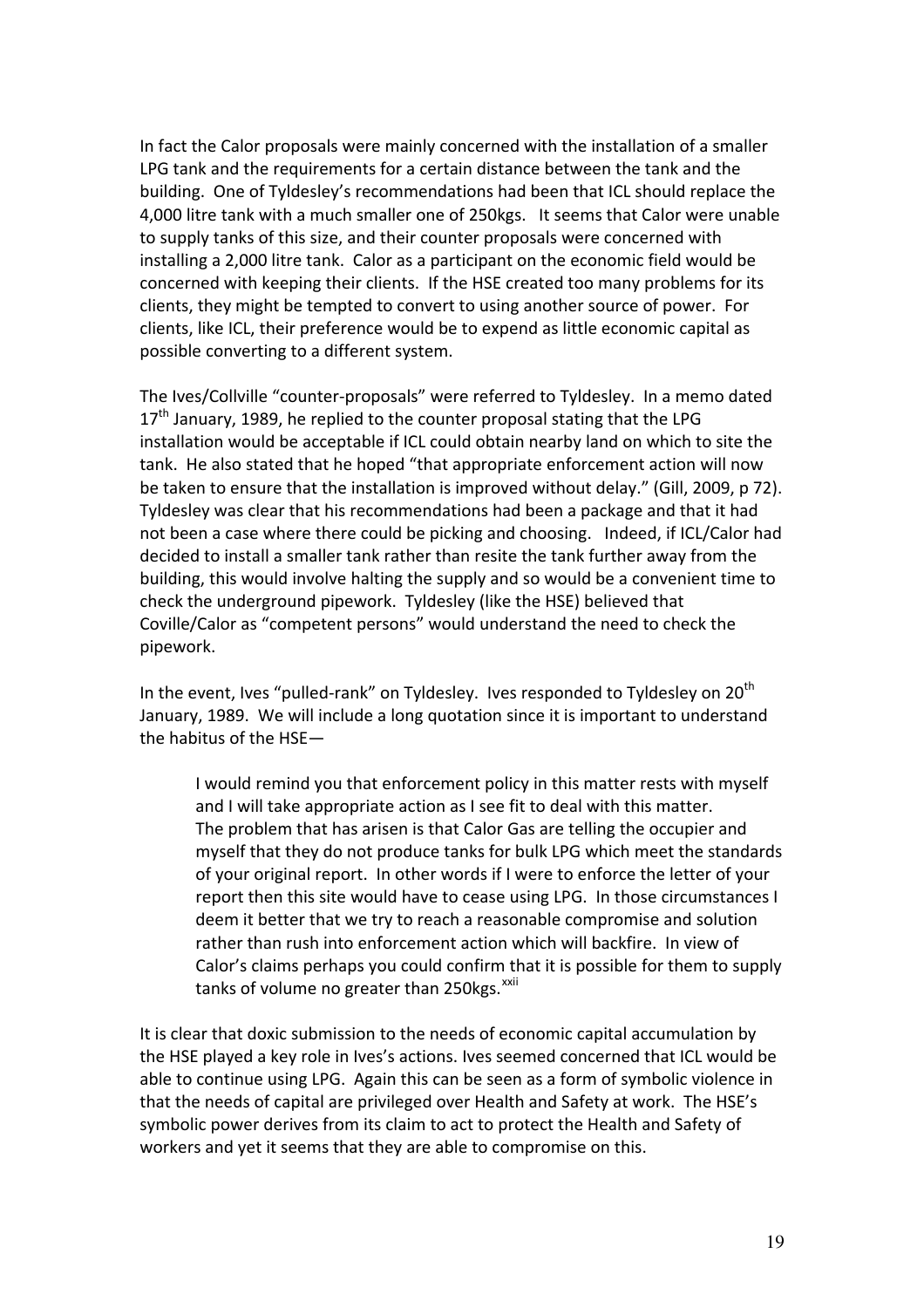However, there was also another factor at play in Ives's actions. Lord Gill at the Public Inquiry (Gill, 2009, p 94) stated that "it is clear from Mr Ives' evidence about the Calor counter-proposal that his decision to accept it was influenced, in part at least, by his fear of the consequences if he should reject it. It was well known to the Inspectorate that Calor had a history of challenging HSE enforcement notices. This is the operation of the field of power. Calor's economic capital and its ability to pay for the cultural capital of the best lawyers made it a much stronger adversary to the HSE than ICL. Gill (Gill, 2009, p 94) then writes " Calor consider themselves to have a constructive relationship with HSE and reject any suggestion that they intimidate HSE when they occasionally seek to assist their customers to resolve any potential enforcement notice issue. I myself make no such suggestion."

Calor had legal representation throughout the public Inquiry. They seemed very keen to assert that their counter-proposals to Tyldesley met with HS(G)34, a claim contested by other witnesses to the Inquiry. Gill wrote that (Gill, 2009, p 99), "In my view, for so long as Calor contractually accepted no responsibility for pipework beyond the vapour off-take valve, it was at least a tenable position for them to say that the buried pipework was a matter for the user alone. But they could not maintain that position when they agreed to advise and represent ICL in its negotiations with HSE."

To Bourdieu, the construction of the State proceeds apace with the construction of a *field of power*, defined as the space of play within which the holders of capital (of different species) struggle *in particular* for power over the State, that is, over the statist capital granting power over the different species of capital and over their reproduction.<sup>[xxiii](#page-33-0)</sup> The threat of legal action against Ives by Calor should be seen as part of the struggle by economic capital to have power over the State<sup>[xxiv](#page-33-0)</sup>.

In 1989 HSE protocol was that all actions and correspondence were directed through a general inspector. This meant that Tyldesley would not have known whether his recommendations were applied or not. In the event, Ives while not pursuing recommendation 11, did pursue the resiting of the tank. This would have meant that ICL would have had to acquire adjacent land.

Stott wrote to the HSE on  $25<sup>th</sup>$  January 1989 to say that he could "now confirm that we are in fact in control of the land out with our main factory gate...". The letter also gave other details about relocation of parking and so on. At the end of this letter Stott wrote that the HSE would therefore accept the Calor proposals. The Public Inquiry found that Stott's letter was plainly untruthful and designed to mislead. No ICL company, then or since has had control of the land. Colville visited ICL in December 1989 and drew up a further plan probably as a consequence of being told that ICL had control of the land. In January 1990, Colville spoke to Ives. Ives reported that the new proposal seemed satisfactory. A check visit due in March 1990 never took place. Almost eighteen months later in June 1991, Calor replaced the 2-tonne (4,000 litres) tank with two 1-tonne tanks. At the time of the explosion, some of the Ives/Coville compromise plan had not been completed.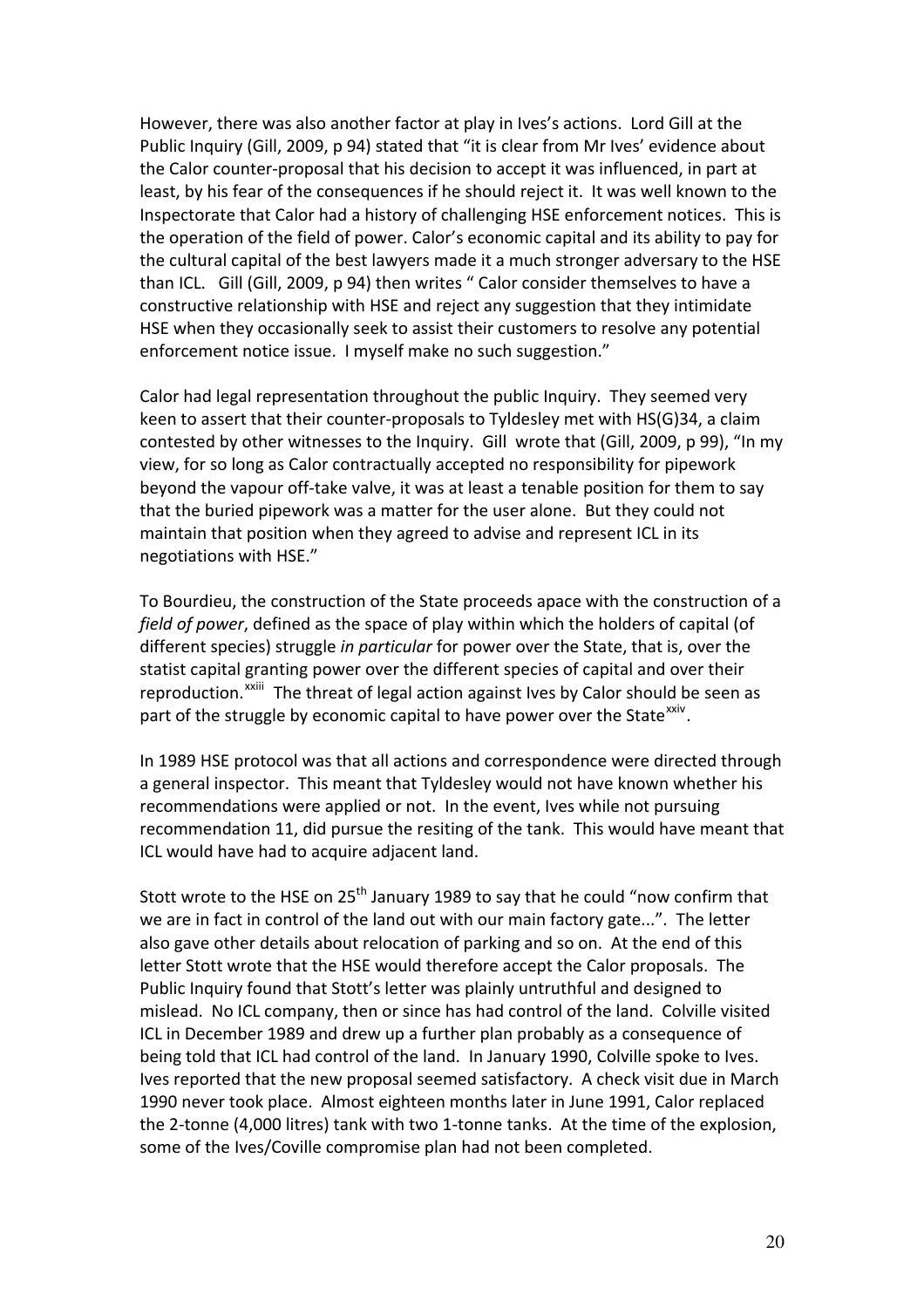### *The Audit Society and the HSE*

In 1993, the habitus of the HSE changed slightly in that companies were legally obliged to appoint one or more competent persons to carry out risk assessments in the workplace. The next HSE visit to ICL in January 1992, and visits subsequent to this demonstrated the new approach to Health and Safety audit by the HSE. In practical terms this change served to devalue the cultural capital of HSE inspectors further, since the onus of reporting risks was removed from them and was placed on companies. Indeed the new approach is more akin to accounting auditing. The inspector who carried out this visit, Alistair McNab, carried out a "diagnostic inspection" which meant that he "sampled" activities with a view to diagnosing any problems with the management of health and safety. The Public Inquiry stated that the "purpose was not to check every single hazard or risk or activity in the factory, for it was impractical for him to do so and *that was in any event the responsibility of the duty holder (itals added)* (Gill, 2009, p 76)*.* McNab concentrated on the management and on the director roles and was concerned that the company should be ready to audit itself for risk. McNab's visit was in part to prepare ICL for its obligations to appoint one or more "competent persons" to assist in identifying risks within the workplace and to develop measures to minimise these. These obligations were to become mandatory for employers on 1 January 1993.

Interestingly, at the Public Inquiry, Lord Gill had something to say about HSE guidance on pipes. It seems that HS(G)34 was the vaguest of them all. A witness to the Inquiry, Dr Fulham, told the Inquiry (Gill, 2009, p 95) that "...it reflects the general move towards a risk based approach... where you don't give such specific detail but where you allowed a competent person to use their judgement..." Given ICL's habitus (resisting HSE recommendations), which was well known by the HSE, how could one of their senior management be deemed to be a responsible person? This is an example of the symbolic violence involved in the move towards risk based assessments.

McNab's visit served a dual purpose since it was also deemed to be the "check visit" to follow up on the LPG gas recommendations. McNab added a handwritten addition to his report of the visit "LPG seems to meet 1990 agreement". In fact the agreement with Calor had not been fully implemented. After 1993, there was no further mention of the LPG installation in the HSE files. Thus it seems that recommendation 11 was effectively filed away and forgotten until the explosion. While, as we set out below, this could be seen as a "one-off" error, it is exemplary of the structure and doxa of the HSE and the way in which is commits symbolic violence.

It is likely that if the workers of the factory were aware of Tyldesley's recommendations, then the pipe corroding in the ground might not have been forgotten. The social capital of workers only serves to empower worker actions against known adversaries. But in this case, the workers did not have access to the cultural capital of Tyldesley. Indeed the risk assessment at ICL was to be carried out by a full time student without Tyldesley's cultural capital. What this student had however was social capital.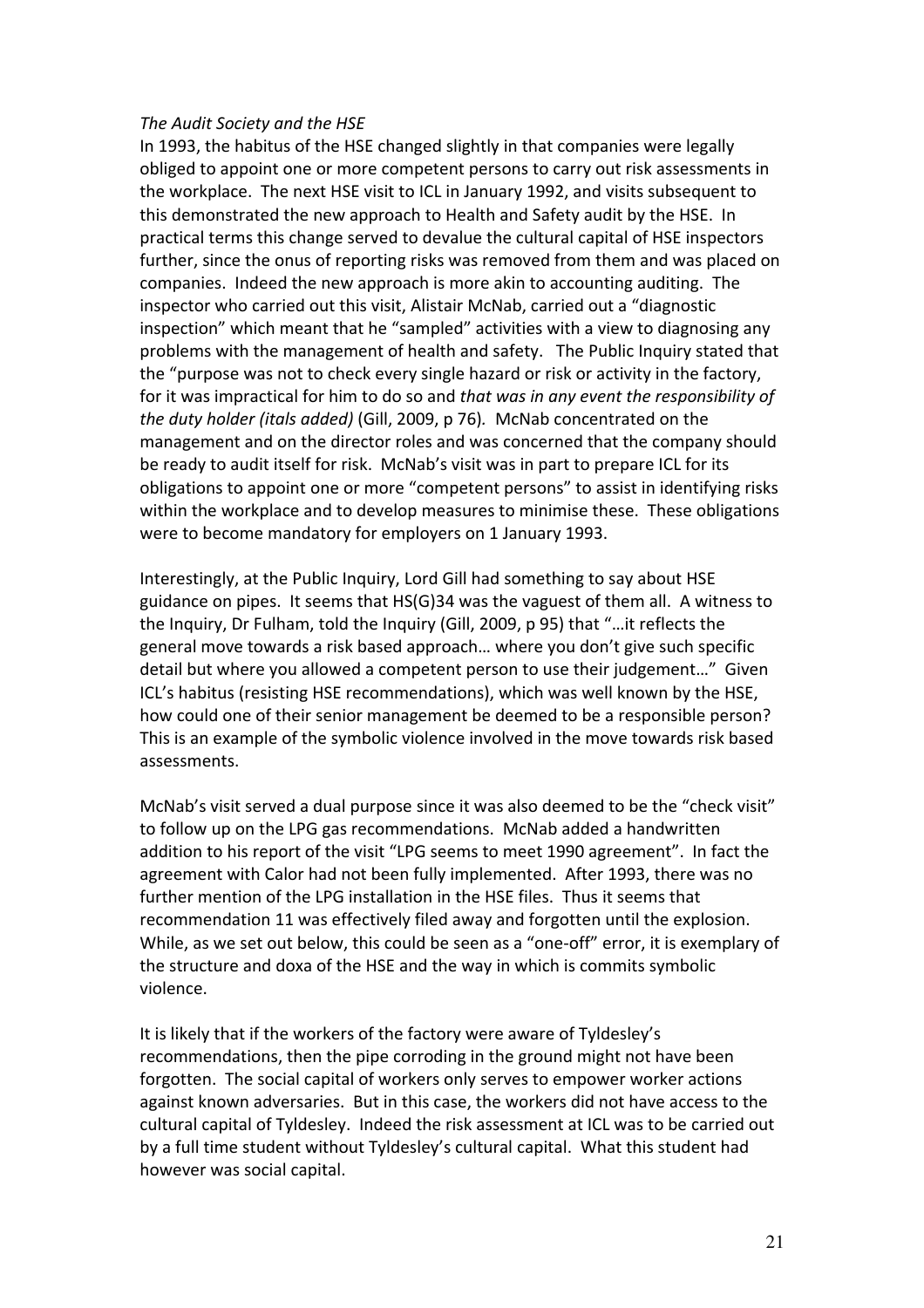Andrew Stott (Frank Stott's son) a full-time university student, was asked to carry out a self-evaluation risk assessment by his father (Frank Stott) or William Masterson. The public Inquiry seemed to think that he had made a reasonable attempt at the assessment. However, Andrew had not thought about the buried LPG pipework so the pipe did not form part of the assessment. Frank Stott however, did know about it, Tyldesleyís recommendation had been specifically discussed with him by Ives. Andrew Stott's involvement in preparing the draft assessment finished in January 1997. The final form of assessment was dated  $16<sup>th</sup>$  July 1997. Later risk assessments perpetuated the error of not including the buried pipework. The maximisation of profits is part of the illusio of the economic field. This means that leaders of organisations on this field will only be prepared to spend economic capital on Health and Safety if it will bring economic returns to their organisation. Thus when managers assess health and safety risks they are concerned about the risk relating to economic capital. Of course if damage to workers is economically or symbolically costly to companies (perhaps because of disruption to production) then this risk will also be considered.

The issue as to whether or not the error perpetuated by Andrew Stott's risk assessment could have been prevented if had been carried out by someone else is clearly one of conjecture. While not possessing the cultural capital of Tyldesley, many workers at ICL were aware of the risks associated with their work. However, as a non-unionised site they had no organised basis to petition management for information nor to protect them if they attempted to raise health and safety issues with management.

#### *The cultural capital of workers*

Workers' testimonies constitute a powerful indictment of the general approach to health and safety management taken by management at ICL. They reveal the routine disregard of health and safety legislation and statutory regulations, including serious breaches of COSHH regulations. There are many graphic examples of this negligence, of which the following complaint following exposure to chemicals is quite typical.

But I was working with this stuff [gold paint supplied by Trimite] one day  $-1$ never had any gloves on  $-$  and all this paint was getting stuck to my fingers and up my nails and in my hair. I never thought of looking at the actual tin that [this fellow worker] was using and it was only when I seen a skull and crossbow on the tin that I thought, 'There's something wrong with the stuff we are using'. So I took a closer look and I complained to Bill Masterton that I was getting a tingling feeling in my hands. I complained for weeks and weeks. Bill's like this, 'Och, it's just work, go and wash your hands every time you are finished using it. I said 'But I'm still getting the tingling sensation' [after I wash my hands]. So I read the actual thing on it and it says, 'the downside effect of this paint is if it comes into contact with your skin is that you could get a tingling sensation, which is irreversible. Irreversible on the tin! I'm like that 'I've got this and it's irreversible'. So I pointed that out to Bill. I said, 'Look at the back of that tin, you should have told me before I started even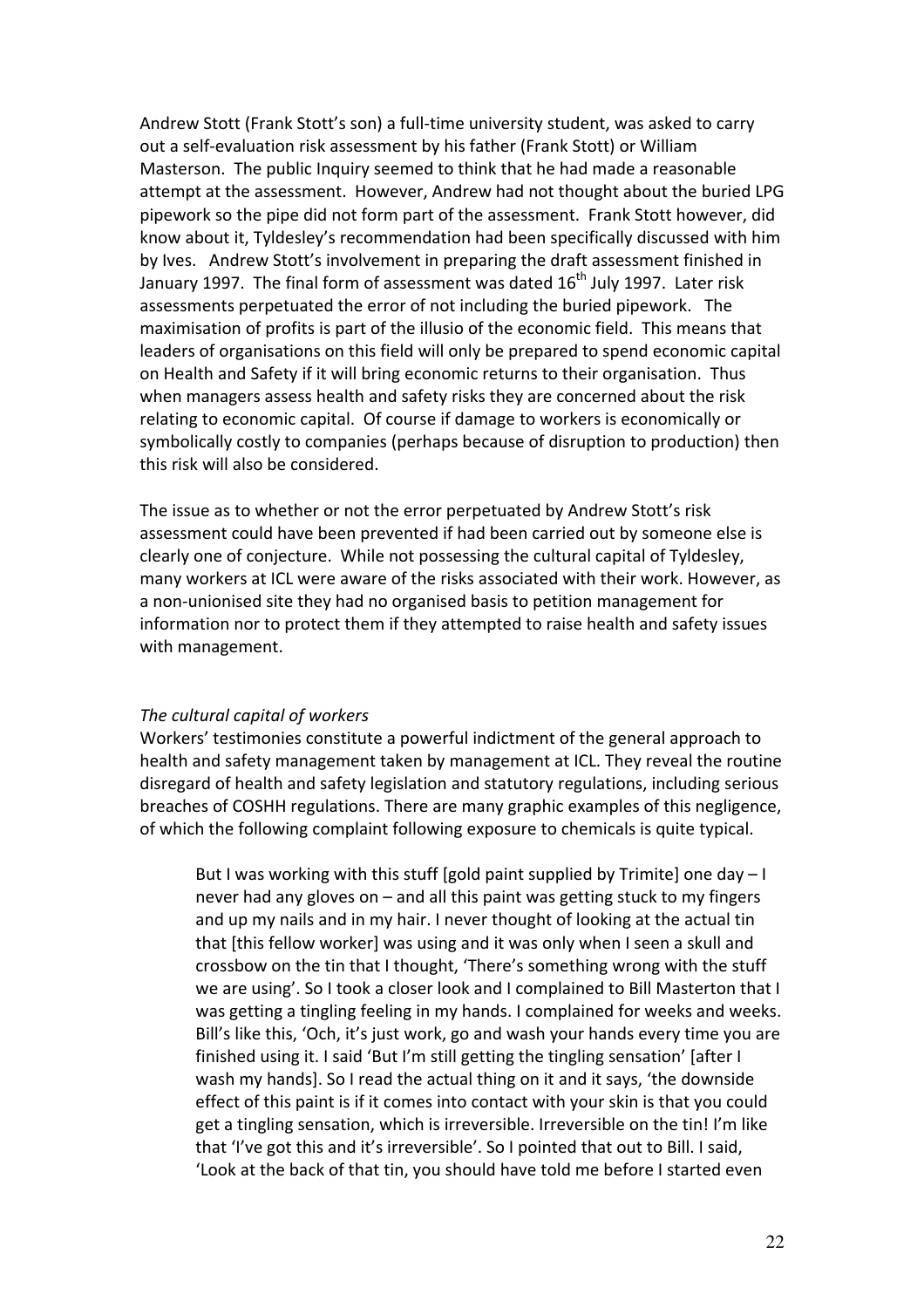touching that paint that I had to have gloves on, or special gloves, and see the smell of this stuff'. (Beck et al, 2007, p 10)

Presaging the cause of the explosion, workers reported that they were aware of serious problems that had emerged with regard to the gas pipes.

Somebody came in and condemned the gas pipes. For about a week or two we had no gas. The thing is we were led to believe it was the Health and Safety (Executive) because I know for a fact that somebody did complain because they were having odd job men [working on them]...one of the guys actually phoned the Health and Safety and pointed out that they had odd job men working on the gas pipes, shouldn't it be somebody who is CORGI registered working on the gas pipes. Iím not 100% sure if they came in, if they contacted them or what they did, but there was talk they came in around that time as well. (W2) (Beck et al., 2007, p10).

They built the oven themselves... And then they had to get people in for the gas burners and I think that's what it was. I think it was them that noticed that something was wrong. They condemned. They actually cut the gas off. They said, under whatever regulations they work under, that they found dangerous pipes, so they were going to disconnect them. So they disconnected them and left. Then what happened was it was like the two handy men in the place, they were called out. They started working on them to sort the leaks. So it was like a spray they got and what they did was they would put the gas on and they went along the pipes spraying it all and identifying leaks. And then they would fix them. But the pipes were never replaced (W4) (Beck et al., 2007, p10).

Perhaps one of the most telling employee cases which demonstrates the symbolic violence of the HSE is that of Laurence Connolly senior who had been a worker at ICL for 13 years. He left their employment just days before the disaster and had personal experience of inviting the HSE to investigate his concerns for health and safety at ICL. Laurence's relationship with the HSE began when he developed concerns regarding working practices at ICL which he believed were having a serious impact on his son's ill health (Laurence Connolly junior, a co-worker). Laurence pursued his own course of inquiry. He said - "I couldn't find out anything in the work so I started looking on the Internet and I started finding out some bits and pieces myself. And then when I started reading it, it became very frightening because a lot of the problems that Laurence has had and is still having, you could actually read through these data sheets on all these chemicals and it's telling you some of the effects that they can have on you. At the same time, they are telling you that you should be wearing certain types of masks, certain types of gloves, impervious overalls, and all these sort of things. We never got anything like that." (Beck et al., 2007; P114). So Lawrence took his health and safety concerns in the first instance to ICL management as a legitimate authority for health and safety practice but when faced with at best what could be described as a lack of interest by management, Laurence doxically turned to the HSE, as a regulator of health and safety for help. He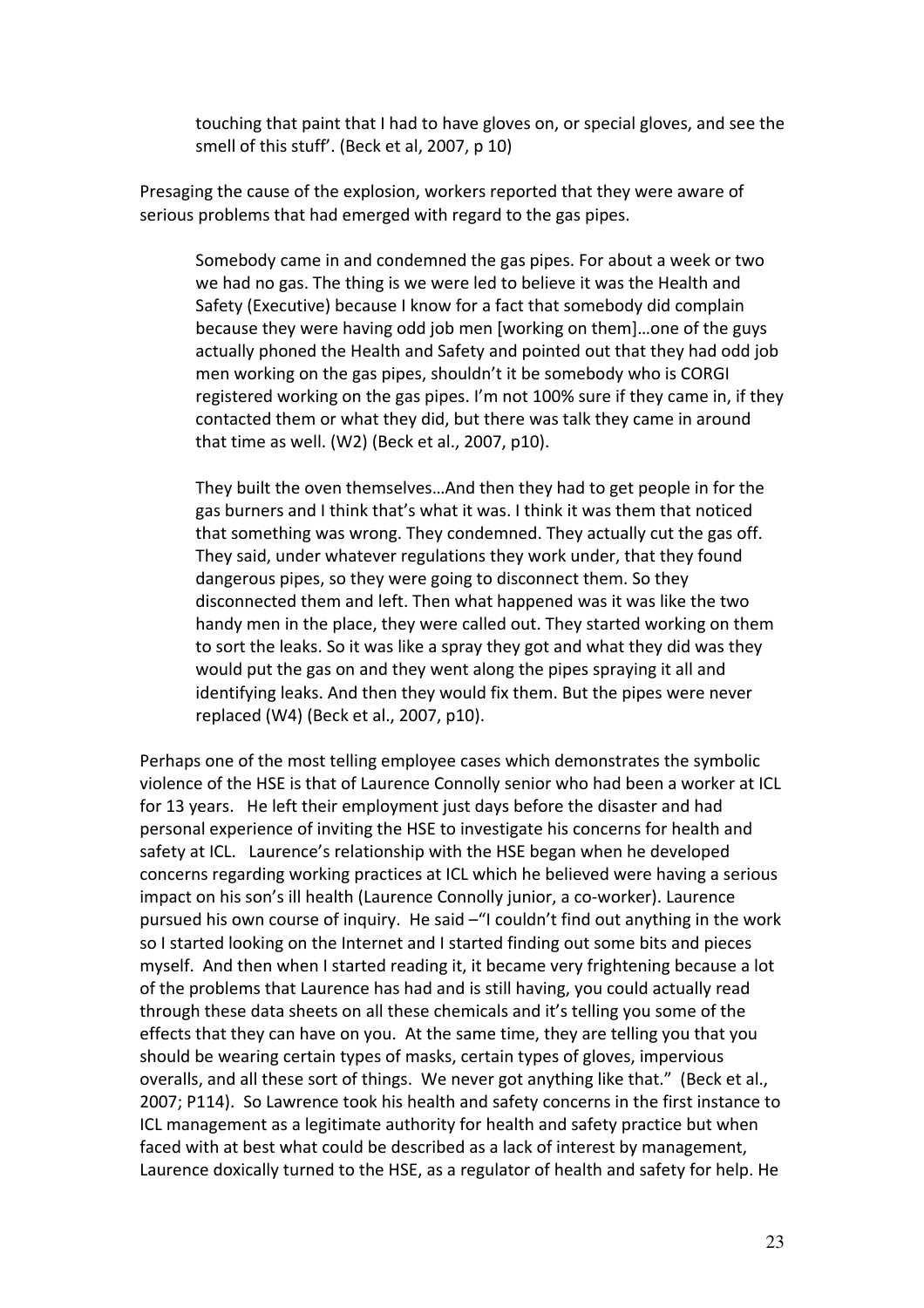made numerous calls to the HSE, many unreturned. Indeed he felt that he was being stone-walled by the HSE.

Paradoxically, during one of their visits to ICL, a senior member of ICL introduced the HSE inspector to Lawrence only for Lawrence to have his identity exposed to ICL management as the person requesting the inspection visit. It is this act that forms a further contradiction in the case. On the HSE's official website<sup>[xxv](#page-33-0)</sup> under "Your employer's responsibilities" the HSE draw attention to the following - "If you think your employer is exposing you to risks or is not carrying out their legal duty in regards to health and safety, and you have pointed this out to them without getting a satisfactory response, you can [contact](http://www.hse.gov.uk/contact/index.htm) us[4] . **We treat all contacts in strictest confidence[xxvi](#page-33-0)**.î

Laurence's account further illustrates a failing by management and the HSE to provide workers with access to official 'accounts' of health and safety and leaving them without the tools to manage risks to their health and safety  $-$  a symbolic act of violence. This was not the end to the violence however; Laurence illustrates how the discourse of health and safety was used as a tool for control over the ICL workforce and a means of victimisation. As we describe later (worker and the Irn Bru bottle), the management of ICL would use the discourse of health and safety to control the workers. Eventually when Laurenceís position became no longer tenable at ICL after he was exposed by the HSE inspector as a whistle-blower, he left ICL (some three weeks before the disaster). This can be viewed through the lens of Bourdieu as a voluntary alienation from a dominant system. The whole saga also exposes Connollyís relative weakness in the field of power. He has little economic capital (which could be used to mount a legal challenge to the HSE or ICL); moreover, in spite of his knowledge of ICL, he was deemed to have little of the requisite form of cultural capital in the HSE field.

Debate on the robustness of Bourdieu's 'theory' of symbolic violence has centred on the extent to which workers are aware (misrecognise) and complicit in domination, and the extent to which domination is illegitimate (see for example Bourdieu, 1977; Calhoun et al., 1993 Swartz, 1997). This is particularly relevant to our case; disclosure of Laurence's identity by HSE inspectors to ICL management illustrates a conscious recognition of violence (dichotomy between social relation and practice) in which Laurence is no longer complicit in Bourdieu's sense of the word. This is a turning point in the case; from this point Laurence no longer adheres unquestioningly to the relations of order. In this instance violence is arguably no longer symbolic (misrecognised/ complicit) violence it now represents a more elementary form of overt economic violence (irrespective of the inspector's conscious or unconscious motive for action).

# *The HSE's habitus of self-protection*

While the ICL explosion may be a specific case, it reflects the nomos and habitus of the field in which employers are offered advice, consultation and negotiation before enforcement action is taken. In other words, the work of the HSE is structured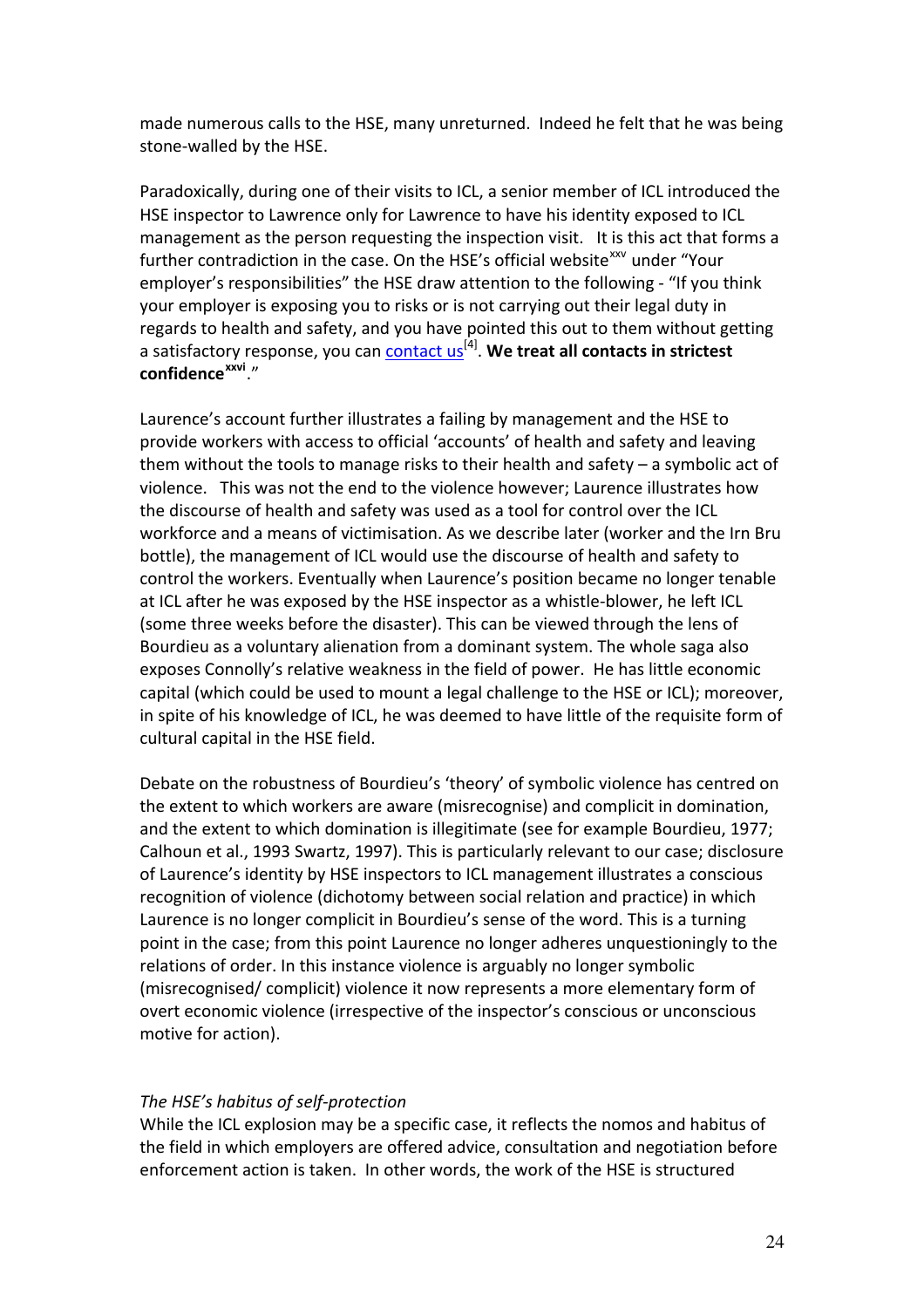around a 'compliance', rather than a 'strict enforcement', model of regulation (Pearce and Tombs, 1990; Tombs and Whyte, 2007). Except in the case of the most egregious safety offences, enforcement action is invoked only where processes of persuasion, negotiating and bargaining, often over a very protracted period, have proven 'unsuccessful' and even then consequential battles on the juridical field can prolong and hamper HSE recommendations. The HSE habitus means that the law is indeed, the 'last resort' (Hawkins, 2002) when it comes to the discovery, investigation, and response to, health and safety offences. In this way the HSE is protected from doing battle on the juridical field on which it is ill equipped (in terms of its own capitals) to win.

Further, symbolic violence is enacted through the consolidation of the compliance approach by a government agenda that ensures the HSE's acceptance at a corporate level of the need to take into account regulated industries' commercial constraints and the need to balance regulatory goals with the economic 'health' of the nation (Tombs and Whyte, 1998). What arguably adds to violence in this case of ICL – entirely reminiscent of examples from Victorian Britain - is the use of regulation to exert control over labour on one hand, while on the other, systematically sanctioning breaches in regulation by capital. For example, a former worker of ICL noted an instance symbolising such an act of control, "Chemicals could lie all over the place and that wasnít a problem. But if you had a bottle of water or a bottle of Irn Bru on your bench then that was a major health and safety issue" (Beck et al., 2007, p 20). There are therefore important structural and doxic pressures that have acted to construct HSE as a body which must cooperate with and advise industry rather than as a law enforcement agency (Pearce and Tombs, 1998).

While an HSE inspector did not respect the confidentiality of Lawrence Connelly, the authors have had direct experience of HSE's rigorous concern for its own reputation. The HSE insisted that an Independent academic report on the explosion was removed from the Strathclyde University website. After the explosion Tyldesley also posted a statement on his own website but Brechin Tindal Oatts (solicitors) who acted for the HSE at the time told him to remove the web page. During the Public Inquiry Tyldesley said that "... It seems that once the legal processes start, the word "sorry" becomes very difficult to say...."

In summary, the ICL explosion was a preventable disaster. The HSE had the requisite cultural capital to understand the risks involved with buried LPG pipes which entered into enclosed spaces. Rather than simply perceiving the events which led up to the explosion as a series of "mistakes", we argue that by using Bourdieu's scientific method it is possible to discern some of the "logics" of the social world which need to be rectified to prevent similar abuses of our human rights from happening in the future. Paradoxically, an element of the case which demonstrates the powerful illusio (drive to make profits) of the economic field is that the concern for economic returns at the expense of health and safety endangered everyone in the company. Indeed Downieís son was injured in the explosion. And the Chief Executive was killed. The next section considers how the theoretical and practical insights derived from the case could be used to develop a new form of Accounting for Human Rights.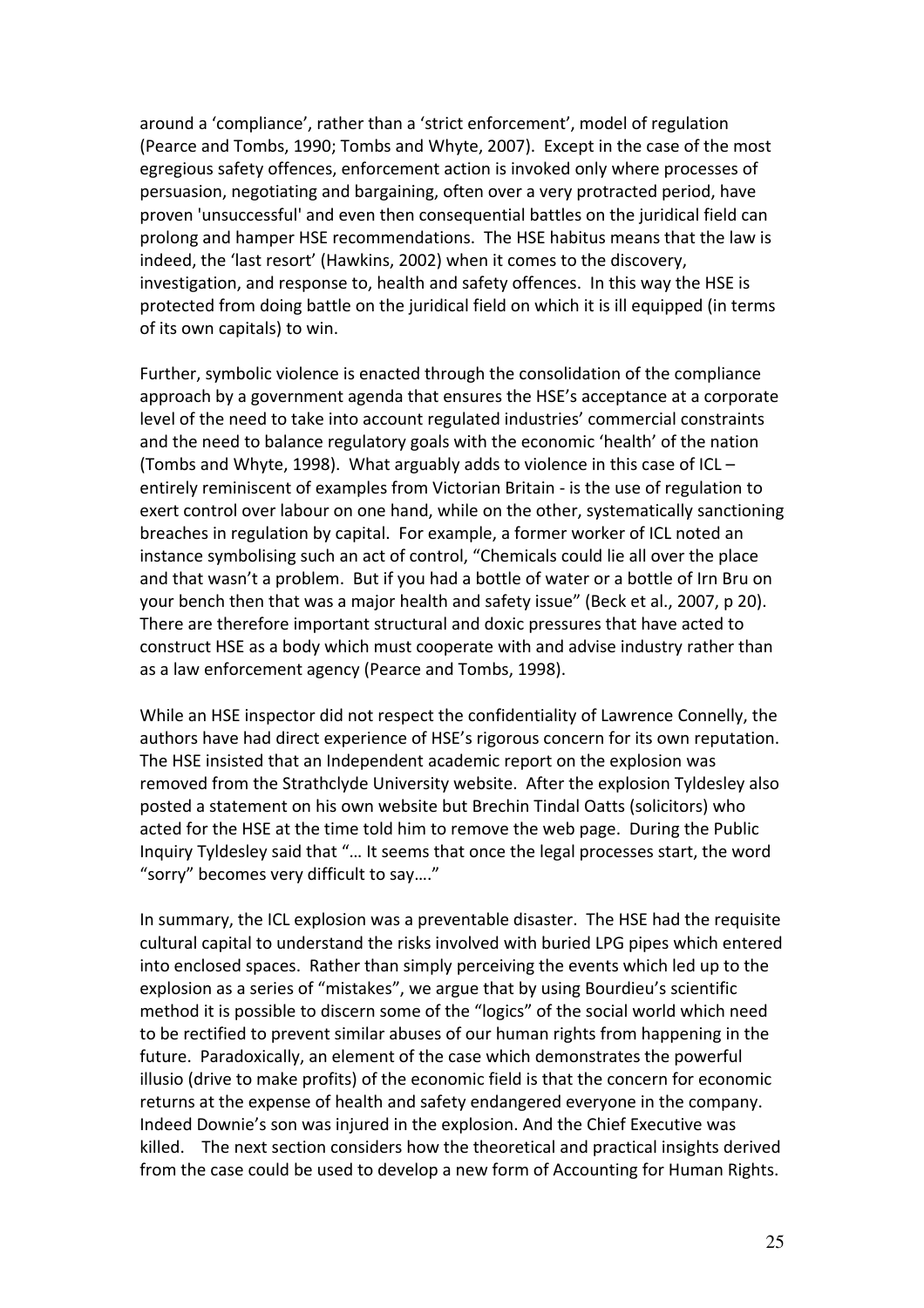# **Reflections on the accounting lesson from ICLど How to accounting for human rights**

The disaster at ICL acts to highlight the failure of management, regulation and inadequacy of law to police the economic system - an economic system in which symbolic violence is enacted by management, the HSE and the State. To 'account' for human rights we need to consider 'accounts' in their cognitive, communicative and political form - 'accounts' reside in each, formalised, legitimised and reinforced. If safe working environments and not being killed or injured at work are human rights then these rights are being abused by State and capital sanctioned symbolic violence. In order to overturn this violence we need to both understand its complex roots and try to invoke measures which would restore capital inequalities on the field of power.

One way of helping to address this imbalance would be to produce a new form of Health and Safety account. This account should contain several different elements.

Firstly it should contain unabridged HSE reports. Because of the potential for "negotiation and compromise" on the part of the HSE, reports should be shown to management and workers at the same time, before any discussion and negotiation takes place. The cultural capital of workers would be enhanced by HSE reports. There is no question that they would be "too technical." Tyldesley's list of 12 recommendations was clear and could easily be understood by lay-people (like the authors). One can only imagine how things may have been different if recommendation 11 was known by the workforce. When self-evaluations started in 1993, the staff could have insisted that the pipe (and the fact that it hadn't been checked) was listed as a risk factor. As set out above, a director of ICL, KNEW about the risk and for reasons governed by the economic field did not want to incur even the small cost of digging up the yard. Although Stott's son carried out the risk assessment his father never told him about the 12 recommendations. So after 1993, no-one ever thought about the buried pipe. The symbolic violence is that the structures prevented the workforce from taking any responsibility for health and safety.

Under the UK Health and Safety legislation employers must provide workers with information about risks in their workplace, how they are protected and instruction and training on how to deal with risks. Thus, providing workers access to HSE reports as part of a human rights account is in any case consistent with the duty of management to provide health and safety information to workers and a right of workers to receive it<sup>[xxvii](#page-33-0)</sup>. The case of ICL demonstrates how in light of a legitimate authority to act in the public interest and uphold health and safety legislation the HSE and management are complicit in denying workers access to official 'accounts' of health and safety that could begin to provide them with the tools (or a basis to identify the tools) to manage health and safety risks.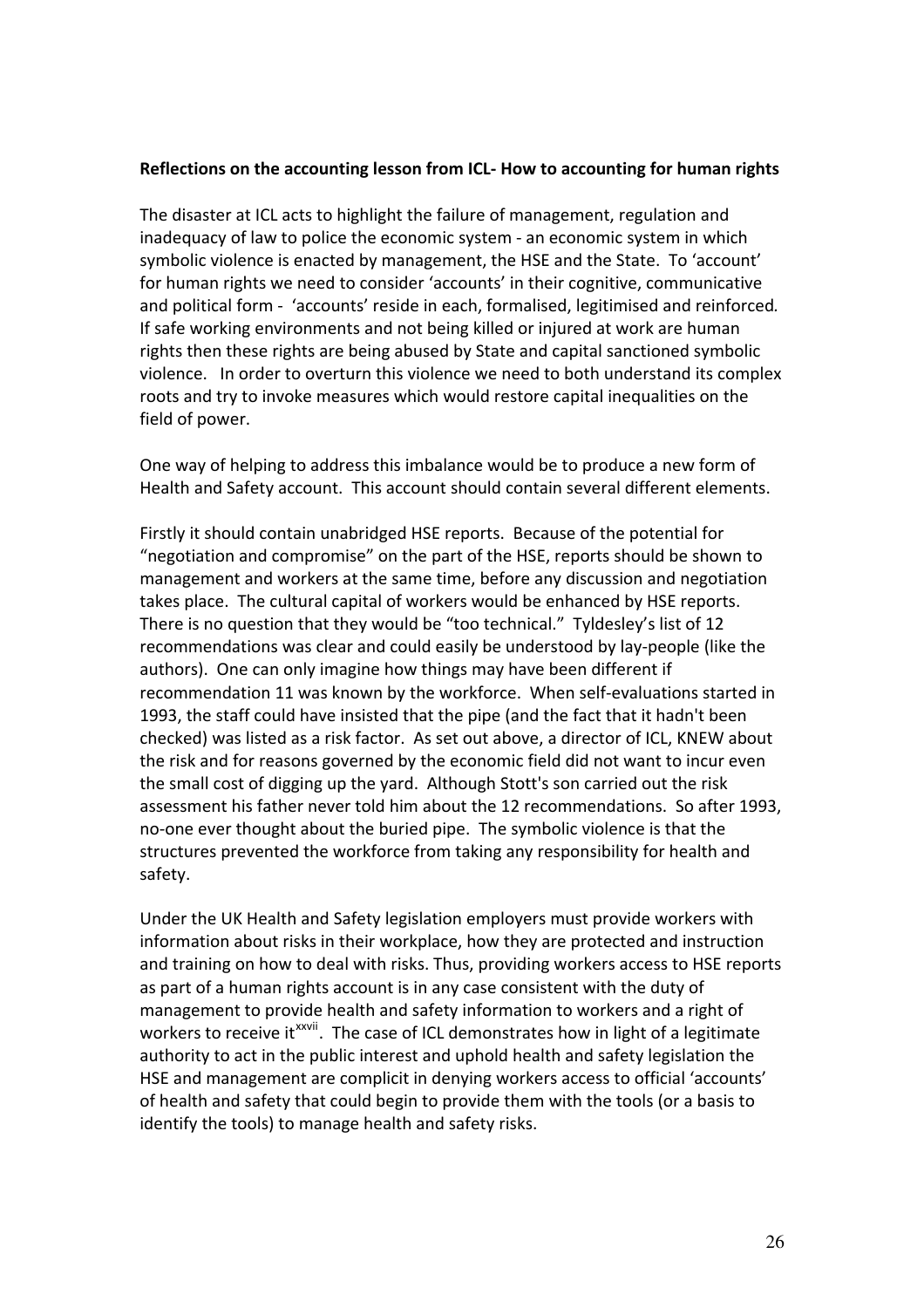While it would certainly be a step forward to provide HSE inspectors' reports as part of a social account we argue that the actual report itself would be enhanced by the creation of a more broadly based team comprising relevant worker representation. Our research suggests that the workers at ICL certainly possess the requisite cultural capital to participate fully in the HSE inspection process. However, on the economic field, non unionised workers possess little of the other forms of capital to enable them to win struggles on the field. One way of addressing this would be to create a properly resourced Scottish Hazards Advice Centre which could provide representatives, and confidential advice to workers in both unionised and unionised organisations. Thus, our second recommendation for the production of the workers' Health and Safety account is that it should be prepared by a group comprising HSE, relevant employees and their Hazards Advice Centre (and/or Trade Union) representative as well as the management of the company.

We have demonstrated State doxa that the State acts for the "good of the whole of society" is flawed, and yet, it still prevails. For example, Lord Gill<sup>[xxviii](#page-33-0)</sup> (Gill, 2009, p 94) stated that the "HSE represents the public interest. It must assess its requirements by reference to safety criteria and to the tests of reasonableness and proportionality. Its requirements must be uninfluenced by any commercial considerations that may affect the judgement of the owners of the site". Yet evidence was revealed that the HSE in effect sanctioned ICL's talks with Calor about Tyldesley's recommendations. With this in mind, in terms of the process of production of HSE reports, potential suppliers and existing suppliers, such as Calor, or other third parties with a potential commercial interest should not be allowed to take part in negotiating "solutions".

Thus, our third recommendation is that no commercial supplier should be involved in the production of the report. However, our final recommendation is that all money spent on health and safety by a company is included in the Health and Safety account, alongside costings for remedying the issues raised in the HSE report. Only comprehensive testing of known process hazards and full communication with workers would have improved HSE's ability to identify the key problems at the plant.

As noted previously, in terms of representing and upholding the rights of workers to health and safety at work the unaudited, abbreviated accounts of the ICL Group of companies have proved to be inadequate. Working within the current socioeconomic system, we have set out a case that a new form of accounting for the human rights of workers should be produced by a balanced team comprising of the HSE, a newly formed Scottish Hazardís Advice Centre or Trade Union representative and a member of management. The report should contain both previous expenditure by the company on Health and Safety alongside costings of remedial work which have been highlighted in the report.

We do not believe that any form of accounting for the cost of human lives would serve to protect the health and safety of workers. Nor do we believe that financial accounts should be used as the basis for establishing a financial penalty for breaches in health and safety legislation. A number of accounting based suggestions have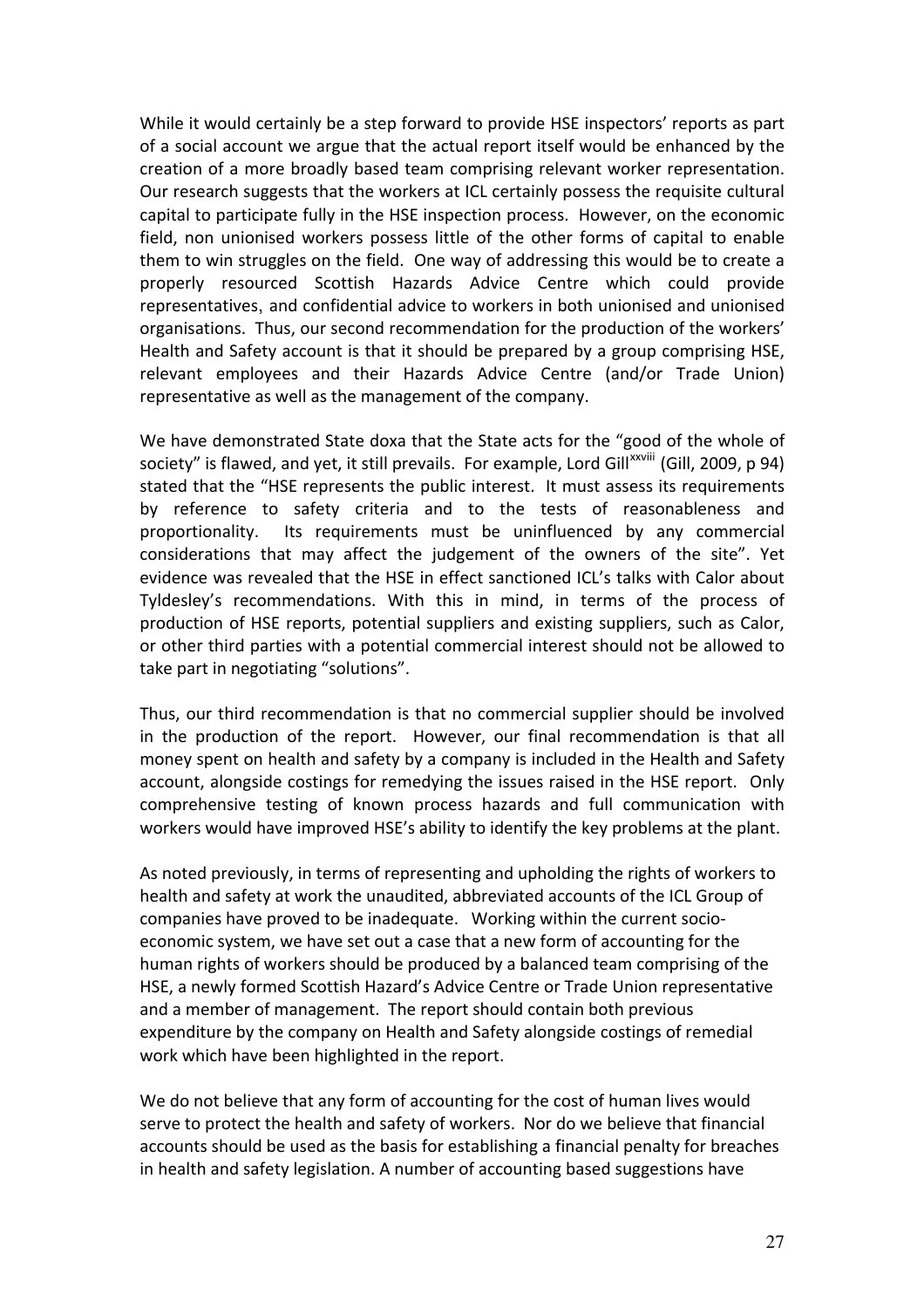been put forward to try to address this imbalance including forensic accounting to validate a firm's financial position (see also Centre for Corporate Accountability, 2008 & 2002)<sup> $xix$ </sup>. Alternatively, we argue the function of accounts should not be to proliferate more symbolic violence through the implied valuation of human lives for the purpose of determining financial penalties. We argue workers would rather loose their job than loose their lives. Unsafe factories should be closed.

#### **Conclusion**

In terms of our case analysis we are conscious of Bourdieu's warning that "any socially recognized formulation contains within it an intrinsic power to reinforce dispositions symbolically...One is entitled to undertake to give an "account of accounts", so long as one does not put forward one's contribution to the science of pre-scientific representation of the social world as if it were a science of the social world" (Bourdieu, 1977; 21). Only by constructing objective structures are we able to pose the question of mechanisms through which the relationship is established between structure and practice. With this in mind our views are offered as a starting point for debate both in terms of engagement on Bourdieu's account of symbolic violence and its use in examining human rights and the Stockline disaster.

Viewing workers human rights to health and safety through the lens provided by Bourdieu we need to radically begin to rethink the historical methodisation of accounting for human rights. Arguably, despite State policy and rhetoric to the contrary little appears to have changed with regard to the doxic symbolic violence since workplace regulation began in Victorian Britain  $-$  capitalism is benign in terms of social responsibility but isn't the same as 100 years ago  $-$  we assume this in part because of the misrecognition of violence, including that proliferated by the new HSE. The HSE is an inherent part of the system of structured domination and a symbolic mechanism of its reinforcement by the State.

Our suggestions for change are not a panacea; they will not prevent those playing on the economic field buying the best lawyers nor from moving to States with less stringent laws. Are we contributing to symbolic violence by arguing for worker access to the HSE reports? Recognising and making transparent the HSE 'accounts' are just the beginning of a quest for social change. In effect we are proposing a very slight levelling of the economic (playing) field.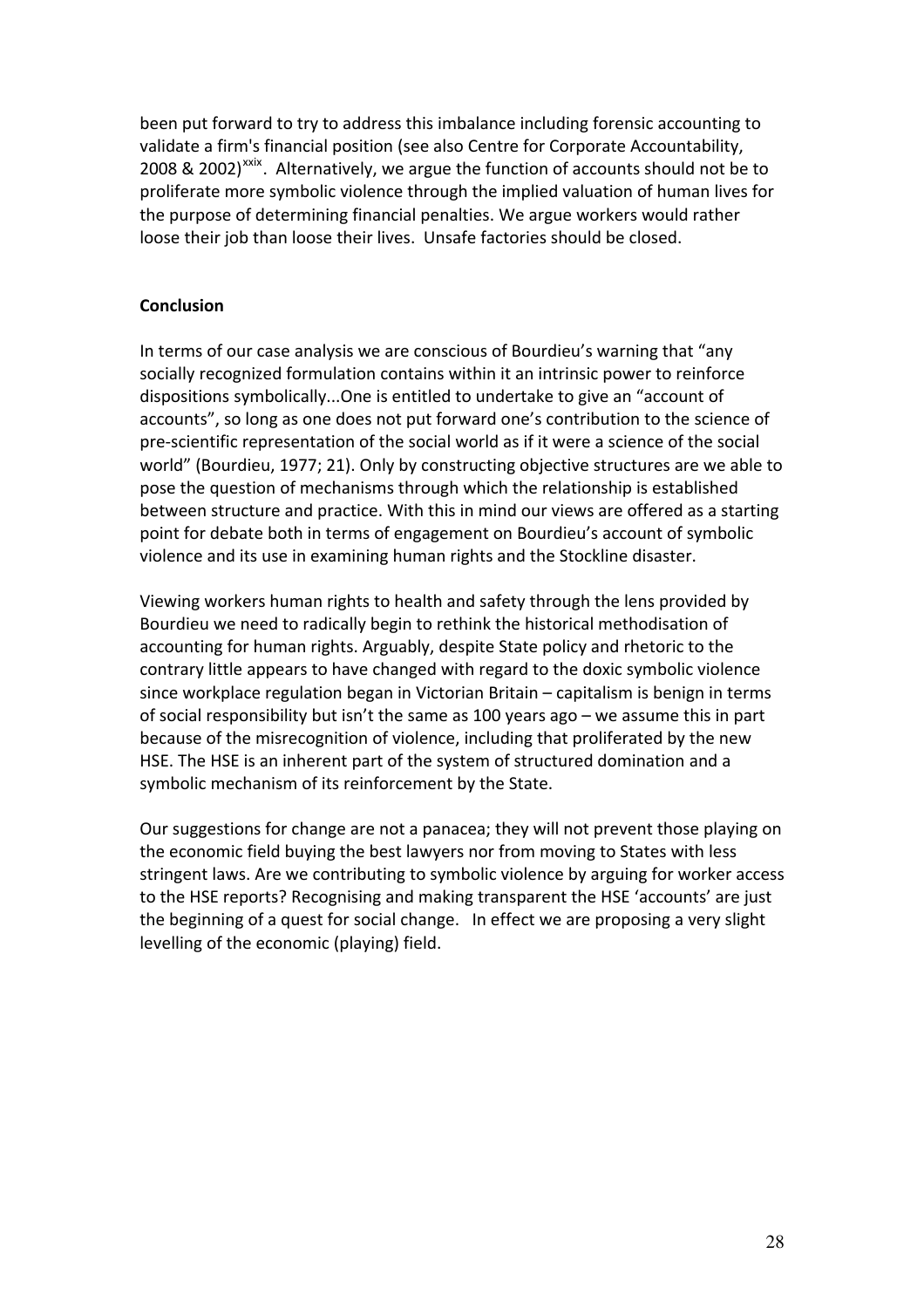# **References**

ASSC ì*The Corporate Report*î. Accounting Standards (formerly Steering) Committee. London: ICAEW.

Ball, A., "Environmental accounting as workplace activism", *Critical Perspectives on Accounting*, Vol. 18, 2007, pp. 759-778.

Beck, M., Cooper, C., Coulson, A., Gorman, T., Howieson, S., McCourt, J., Taylor, P., Watterson, A., and Whyte, D., "ICL/Stockline Disaster: an independent report on working conditions prior to the explosion.", Universities of Strathclyde and Stirling, 31<sup>th</sup> August, 2007 (Available at: [http://www.hazards.org/icldisaster/index.htm\)](http://www.hazards.org/icldisaster/index.htm)

Berry, A., Capps, T., Cooper, D., Hopper, T., Lowe, E.A. "NCB accounts - a mine of disinformation?", *Accountancy*, January, 1985, pp.10-12.

Bourdieu, P, ì*Political Interventions: social science and political actionî*. UK: Verso, 2008 (First published 2002 as Interventions, 1961-2001: science sociale & action politique, Ediciones Agone, translated by D. Fernback)

Bourdieu, P., ì*Practical Reason: On the theory of actionî*, Cambridge: Polity Press, 1998.

Bourdieu P. "Language and Symbolic Power", ed. with an introduction by J. B. Thompson. Cambridge: Polity Press, 1991. (Translation. G Raymond, M Adamson)

Bourdieu, P., The force of law: Towards a sociology of the juridical field, The Hastings Law Journal, Vol 38 pp 805 - 853, 1987

Bourdieu, P. ì*The Logic of Practiceî*. Cambridge: Polity Press, 1990 (first published in 1980 as 'Le sens practique', translated by R Nice)

Bourdieu, P. ì*The forms of capitalî*. In Richardson, J. G. (ed.) Handbook of theory and research for the sociology of education. New York, Greenwood Press, 1986.

Bourdieu, P. "Outline of a Theory and Practice", translated by Richard Nice. Cambridge: University Press. 1977.

Centre for Corporate Accountability ì*The relationship between the levels of fines imposed upon companies convicted of health and safety offences resulting from deaths, and the turnover and gross profits of these companies*î. March, 2008. CCA. http://www.corporateaccountability.org/publications.htm

Centre for Corporate Accountability "Deaths Around the World". 2002. CCA. <http://www.corporateaccountability.org/international/deaths/main.htm>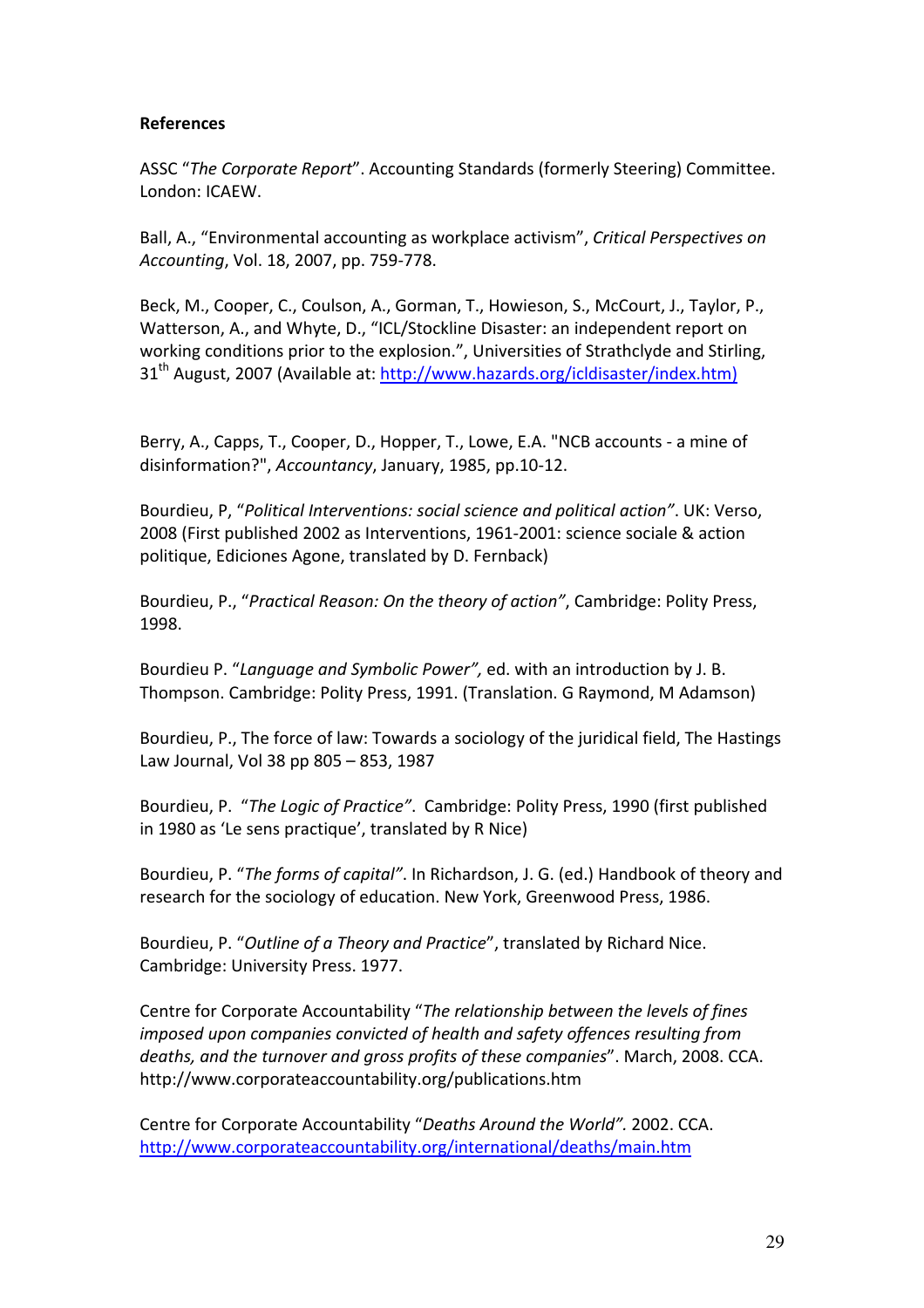Calhoun, C., LiPuma, E., and Postone, M., *Bourdieu: Critical Perspectives*. UK: Polity Press, 1993

Cooper, C. "Accounting for the public interest: public ineffectual or public intellectualsî, *Accounting, Auditing and Accountability Journal*, Vol. 18, No. 5, 2005, pp.592-607.

Cooper, C., & Catchpowle, L., US imperialism in action: An audit-based appraisal of the Coalition Provisional Authority in Iraq, *Critical Perspectives on Accounting*, forthcoming

Cooper, C., Smith, N., Taylor, P., & Catchpowle, L., "A Discussion of the Political Potential of Social Accountingî, *Critical Perspectives on Accounting*, Volume 16, Issue 7, October 2005, pp 951 - 974

Cooper, C "Ideology, hegemony and accounting discourse: A case study of the National Union of Journalists", *Critical Perspectives on Accounting*, Vol 6, pp 175 -209, 1995

Cooper, D, J "Accounting for Labour", in Current Issues in Accounting, 2<sup>nd</sup> ed., Carsberg, B. V. and Hope, A. (eds) 1984. Oxford: Philip Allen.

Cooper, D. J. & Essex S. "Accounting information and employee decision making". *Accounting Organizations and Society, 2 (3) 1977, pp.201-217.* 

Cooper, D. J. & Sherer, M. J. "The value of corporate accounting reports: arguments for a political economy of accountingî. *Accounting Organizations and Society*, 9  $(3/4)$ , 1984 pp.207-232.

Dey, C., "Methodological Issues: The Use of Critical Ethnography as an Active Research Methodologyî, *Accounting, Auditing & Accountability Journal*, Vol.15 No.1, 2002, pp.106-121.

Dey, C., "Corporate Silent and Shadow Social Accounting", *Social & Environmental Accounting Journal, Vol.23, No.2, 2003, pp.6-9.* 

Dey, C. "Social accounting at Traidcraft plc", *Accounting, Auditing and Accountability Journal*, Vol. 20, No. 3, 2007, pp.423-445.

Dey C., Evans, R., & Gray, R. H. "Towards social information systems and bookkeeping: a note on developing the mechanisms for social accounting and audit", *Journal of Applied Accounting Research,* (2) 3, 1994, pp.36-69.

Everett, J. "Globalization and its New Spaces for (Alternative) Accounting Research", *Accounting Forum*, Vol. 27 No. 4, 2003, pp. 400ど425.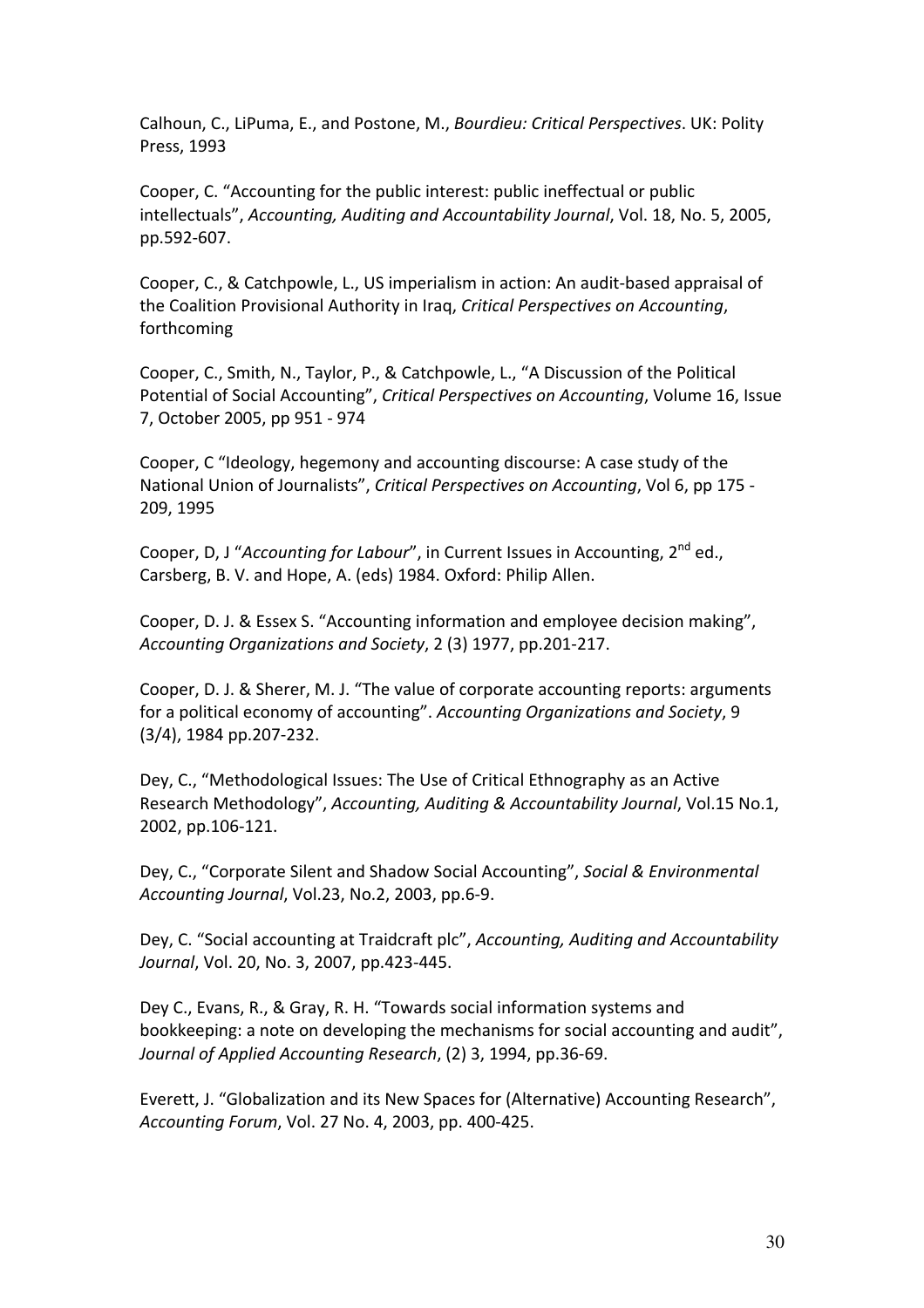Foley , B. J. & Maunders, K. ì*Accounting information disclosure and collective bargaining*î. 1977. London: Macmillan.

Galhoffer, S., & Haslam, J. ì*Accounting and Emancipation: Some critical interventions*.î 2003 London and New York, Routledge.

Garnham, N. "Bourdieu, the Cultural Arbitrary, and Television", in "Bourdieu Critical Perspectives", ed. by Calhoun et al., pp.156-177. Polict Press, Cambridge, 1993.

Gill, Lord, The ICL Inquiry Report: Explosion at Grovepark Mills, Maryhill, Glasgow 11 May 2004, Ordered by the House of Commons to be printed on 16 July 2009, Laid before the Scottish Parliament by the Scottish Ministers, July 2009

Gray, R. H. "The social accounting project and Accounting Organizations and Society: Privileging engagement, imaginings and pragmatism over critique?" Accounting *Organizations and Society, Vol 27. 2002, p. 687-708* 

Gray, R. ì*The silent practice of social accounting and corporate social reporting in companiesî* in Zadek et al (eds) Building Corporate Accountability: Emerging Practices in Social and Ethical Accounting, Auditing and Reporting, 1997. Earthscan: London.

Gray, R. H., Owen, D. & Adams, C. "Standards, Stakeholders and Sustainability", Certified *Accountant*, March, 1995. pp. 220-224.

Gray, R. H., Owen, D. & Maunders, K. ì*Corporate Social Reporting: Accounting and accountability*î, 1987 Hemel Hempstead: Prentice Hall.

Gray, R., Dey, C., Owen, D. & Zadek, S. "Struggling with the praxis of social accounting: Stakeholders, Accountability, Audits and Proceduresî, *Accounting, Auditing and Accountability Journal, Vol. 10, No.3 1997, pp 325-364.* 

Hoyle, R. "Scotland looks to 'equity fines' to hit safety floaters". 27 August, 2008, **Construction News.** [\(http://www.cnplus.co.uk/news/scotland](http://www.cnplus.co.uk/news/scotland-looks-to-%E2%80%98equity-fines%E2%80%99-to-hit-safety-flouters/1809199.article)-looks-to%E2%80%98equity-fines%E2%80%99-to-hit-safety-[flouters/1809199.article](http://www.cnplus.co.uk/news/scotland-looks-to-%E2%80%98equity-fines%E2%80%99-to-hit-safety-flouters/1809199.article))

Ignatieff, M. (2001) *Human Rights as Politics and Idolatry*. Princeton and Oxford: Princeton University Press

Jackson-Cox J., McQueeney, J. & Thirskell, J. E. M. The disclosure of company information to trade unions – the relevance of the ACAS Code of Practice on disclosure", Accounting, Organizations and Society, 9 (3), 1984, pp. 253-273.

Matthew, E. & Willem van Gelder, J. ì*Paper Tiger, Hidden Dragons*.î May, Friends of the Earth. London: FoE. 2001.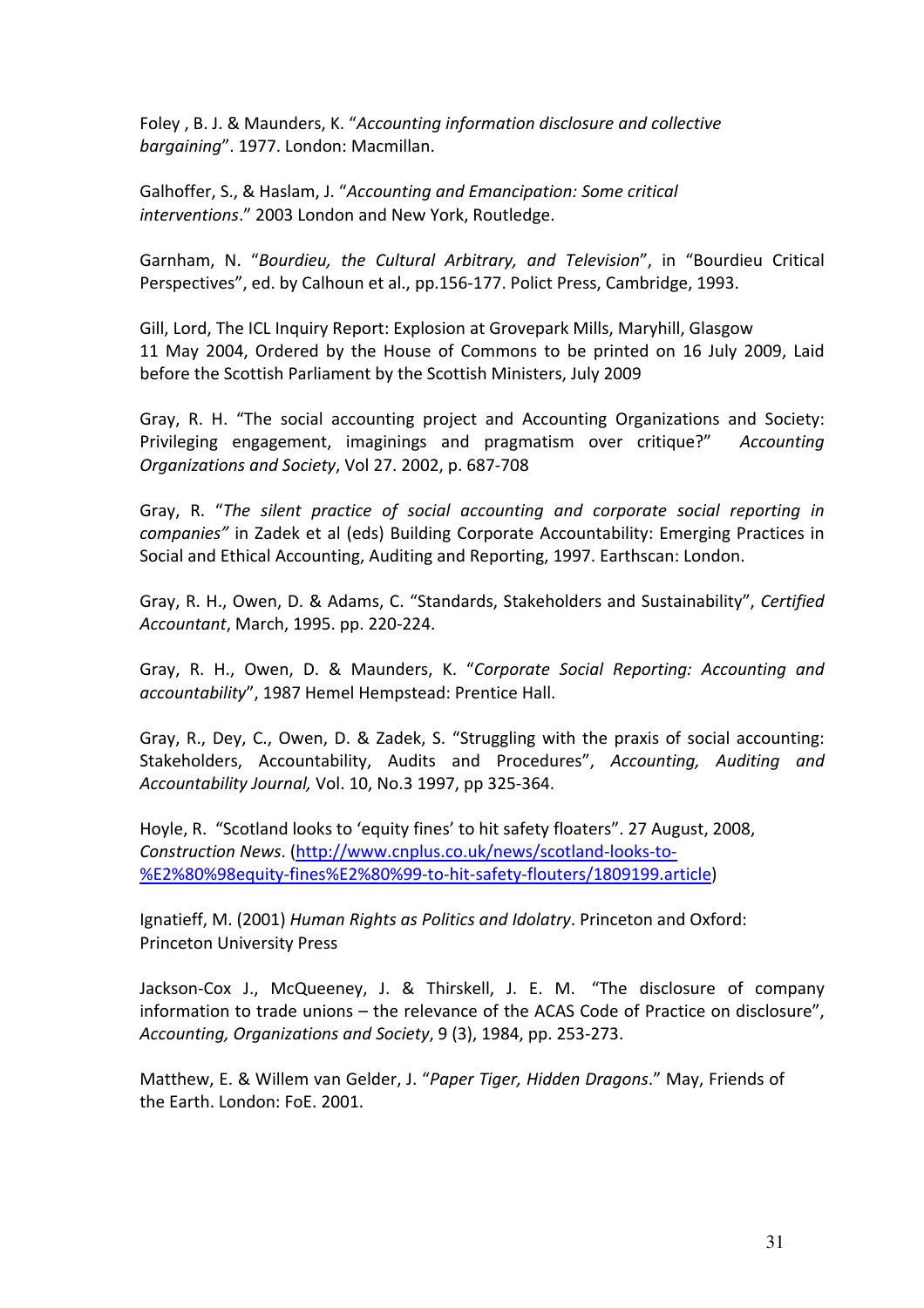McBarnet, D., Weston, S. & Whelan, C. J. "Adversary accounting : Strategic uses of financial information by capital and labour", *Accounting, Organizations and Society*, 18(1), 1994, pp. 81-100.

Medawar, C. "The Social Audit: A Political View", *Accounting Organizations and Society*, Vol 1. No. 4, 1976, p 389-394.

Milne, M., Guthrie, J. & Parker, L. "Editorial – Into the light and engagement: two decades of interdisciplinary perspectives on accounting, auditing and accountability research", *Accounting*, *Auditing* & *Accountability Journal*, Vol. 21, No. 2, 2008, pp. 117-128.

Mouritsen, J., & Roslender, R., "Critical intellectual capital", Critical Perspective on *Accounting*, 2009, pp 801 - 803

Munro, R. J. B., "Alignment and Identity Work: the Study of Accounts and Accountabilityî, in Munro, R. & Mouritsen, J. (Eds.) *ëAccountability: Power, Ethos & the Technologies of Managing'* (UK: Prentice-Hall, 1996)

Negri, A., Boscagli, M. & Antonio, N. ì*Insurgencies: Constituent power and the modern State*î, 1999, University of Minnesota Press, US.

Neu, D & Graham C., "Editorial: Accounting research and the public interest", *Accounting, Auditing and Accountability Journal, Vol. 18, No. 5, 2005, pp.585-591.* 

O'Dwyer, B & Unerman, J. "From functional to social accountability: Transforming the accountability relationship between funders and non-governmental development organisationsî. *Accounting, Auditing & Accountability Journal, 20*(3), 2007, pp. 446-471.

Owen D. L., Swift, T. A., Humphrey, C. & M. Bowerman, "The New Social Audits: Accountability, Managerial Capture or the Agenda of Social Champions?î, *European Accounting Review, Vol.9, No.1, 2000, pp.81-98.* 

Owen, D., "Chronicles of wasted time? A personal reflection on the current state of, a future prospects for, social and environmental accounting research<sup>"</sup>, *Accounting*, *Auditing and Accountability Journal*, Vol. 21, No. 2, 2007, pp.240ど267.

Pearce, F. & Tombs, S. ì*Toxic Capitalism: corporate crime in the chemical industryî,* 1998. Aldershot: Ashgate.

Pogge, T. "Recognised and Violated by International Law: The Human Rights of the Global Poor". *Leiden Journal of International Law, Vol.* 18, Iss. 7, 2005, pp. 717-745.

Pope, P & Peel, D., "Information Disclosure to Employees and Rational Expectations", *Jounral of Business Finance and Accounting,* 8, 1, 1981, pp 139 - 146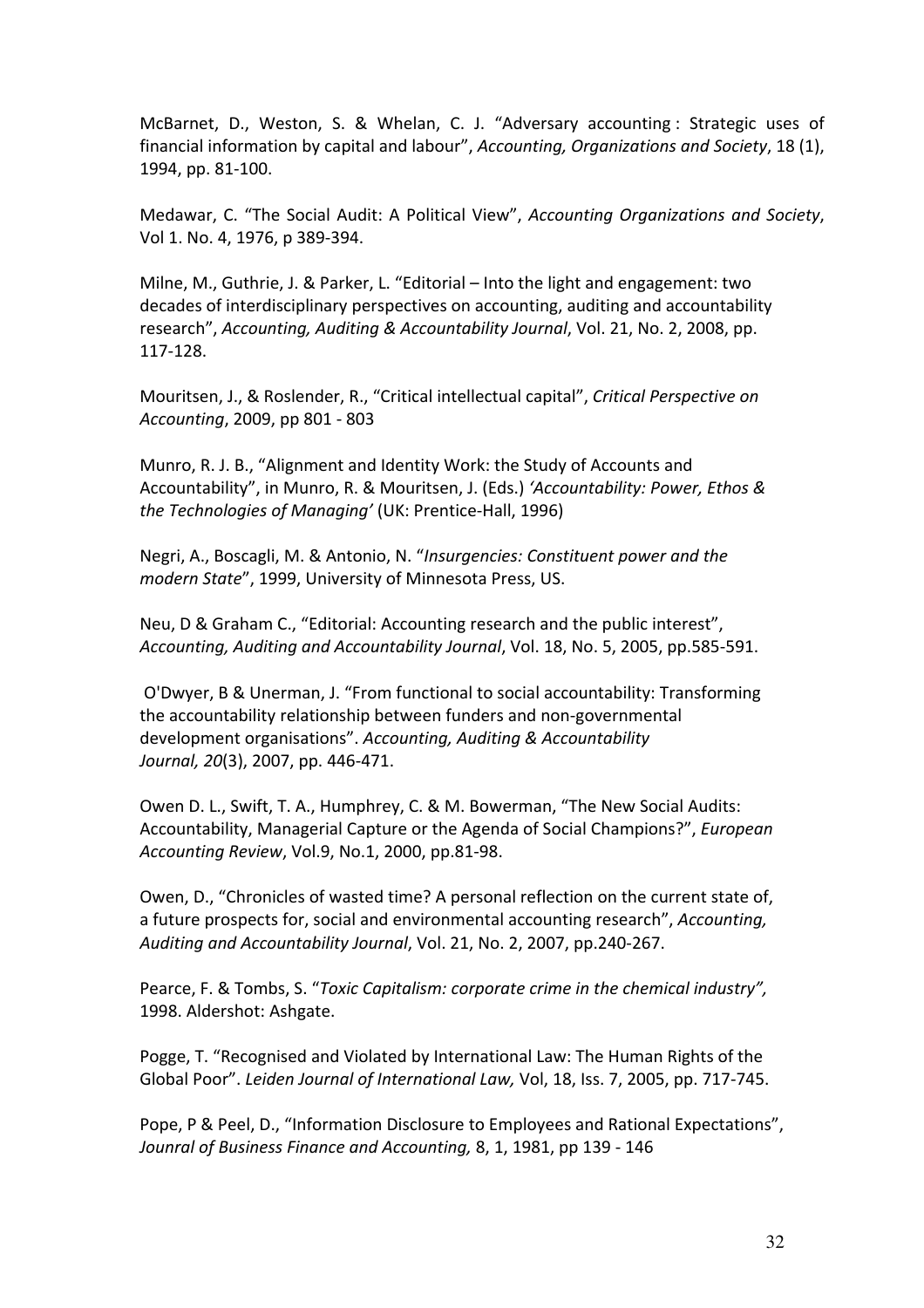<span id="page-32-1"></span>Richter, J. ì*Holding Corporations Accountable: Corporate Conduct, International Codes and Citizen Action*î, UNICEF/ Zed Books, 2001 London: UK.

Roberts, J. (1996) From discipline to dialogue: individualising and socialising forms of accountability. In R. Munro and J. Mouritsen ed. *Accountability: Power, Ethos and the Technologies of Managing*, London, International Thomson Business Press, Ch. 3 Roberts, J. "The Possibilities of Accountability", *Accounting*, *Organizations* and *Society*, Vol.16, No.4, 1991, pp.355-368.

Ruggie, J. ì*Protect, Respect and Remedy: a Framework for Business and Human Rightsî* A/HRC/8/5 of 2008 United Nations: Human Rights Council.

Smith, T., Sonnefield, D.A., Pellow, D.N. (eds) (2006) *Challenging the Chip: Labor Rights and European Justice in the Global Electronics Industry*, Philadelphia: Temple University Press

Spence, C., & Gray, R. "Social and environmental reporting and the business case". *ACCA*, research report no. 98, 2007.

Swartz, D. ì*Culture and Power: Sociology of Pierre Bourdieu*î. 1977. University of Chicago Press: London.

<span id="page-32-0"></span>Tasioulas, J. "The Moral Reality of Human Rights". In T, Pogge ed. *Freedom from Poverty as Human Right: Who owes what to the very poor?* 2007, Oxford: Oxford University Press.

Tombs, S. "Death and Work in Britain", *The Sociological Review*, 47, 2, 1999, pp. 345-367.

Watterson A.E. "Lay, community and worker 'epidemiology': an integrating strand in participatory research<sup>"</sup>. No more Bhopals, Sambhvanba Clinic, Bhopal, India. 2000.

Webb J., Schirato, T., & Danaher, G. "Understanding Bourdieu", London: Sage. 2002.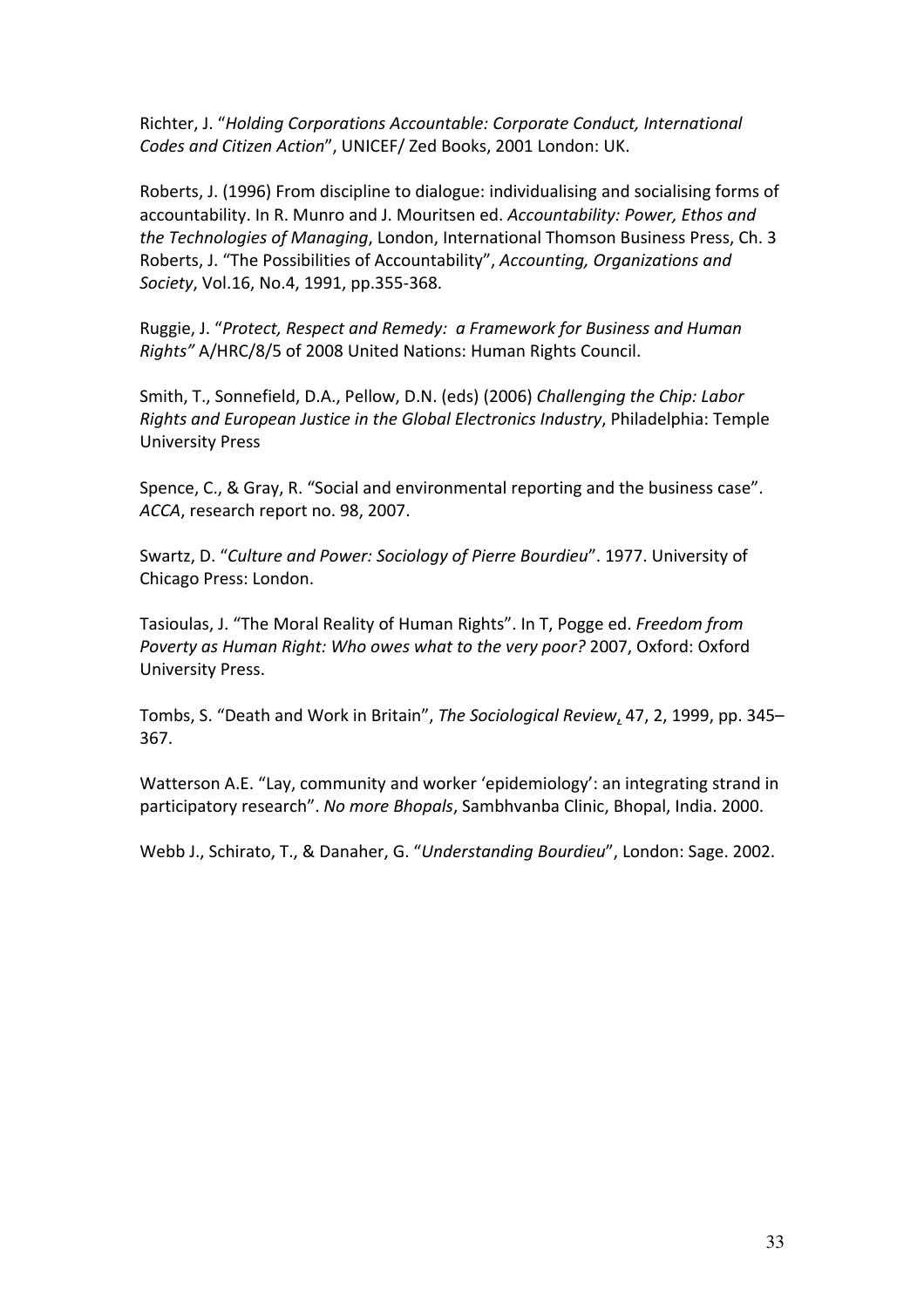<span id="page-33-0"></span>Figure 1 (adapted from Gill, 2009, p22)



<sup>i</sup> Among the dead were Tracey McErlane, 27, a receptionist from Possilpark, Glasgow, who left behind a seven-month-old son, Ryan; Ann Trench, 34, a computer operator from Colston, who was to due to end 15 years of service with ICL with her last shift; Margaret Brownlie, 49, from Strathaven; Peter Ferguson, 52, from Renfrewshire; Annette Rosina Doyle 24, of Crowhill St., Glasgow; Thomas McAulay, 41, from Glasgow; Kenneth Murray, 45; Timothy Smith, 31 and the chief executive of the company, Stewart McColl, 60, whose daughter, Sheena, had her leg amputated after she was crushed by falling masonry.

<sup>iv</sup> Also called GPL, LP Gas, or autogas

l.

v The degree to which accounting academics, under the banner of *public intellectuals*, are able to play a mediating role in social structures and institutions, has been analysed previously and to considerable depth in the accounting literature (see, for example, Neu and Graham, 2005; Lehman, 2001; Neu et al., 2001; Sikka and Willmott, 2005; Sikka et al., 1995; Sikka et al, 1991, 1989; Willmott et al., 1993).

 $\mathrm{v}$  This fine could be compared to a fine of £121.5m imposed by the OFT and \$300m (£150m) by the US department of justice in 2007 on British Airways for colluding over the setting of fuel-surcharges for cargo and long-haul passenger flights.

vii Perhaps one of the best examples of this is the capital of physical force. Before the creation of modern States, most countries had various aristocrats/clans/tribes each with their own armies. The modern State required control over all military force. Indeed, all forms of capital of physical force have been ceded to the State.

<sup>viii</sup> This proceeds hand in hand with the construction of the corresponding fields

<sup>ix</sup> Bourdieu argues that their reproduction take place particularly through the school system

<sup>&</sup>lt;sup>i</sup> Among the dead were Tracey McErlane, 27, a receptionist from Possilpark, Glasgow, who left behind a seven-month-old son, Ryan; Ann Trench, 34, a computer operator from Colston, who was to due to end 15 years of service with ICL with her last shift; Margaret Brownlie, 49, from Strathaven; Peter Ferguson, 52, from Renfrewshire; Annette Rosina Doyle 24, of Crowhill St., Glasgow; Thomas McAulay, 41, from Glasgow; Kenneth Murray, 45; Timothy Smith, 31 and the chief executive of the company, Stewart McColl, 60, whose daughter, Sheena, had her leg amputated after she was crushed by falling masonry.

ihttp://www.peoplesvoice.ca/articleprint16/01)\_DEATH\_IN\_THE\_WORKPLACE\_\_A\_GLOBAL\_EPIDEMI C.html